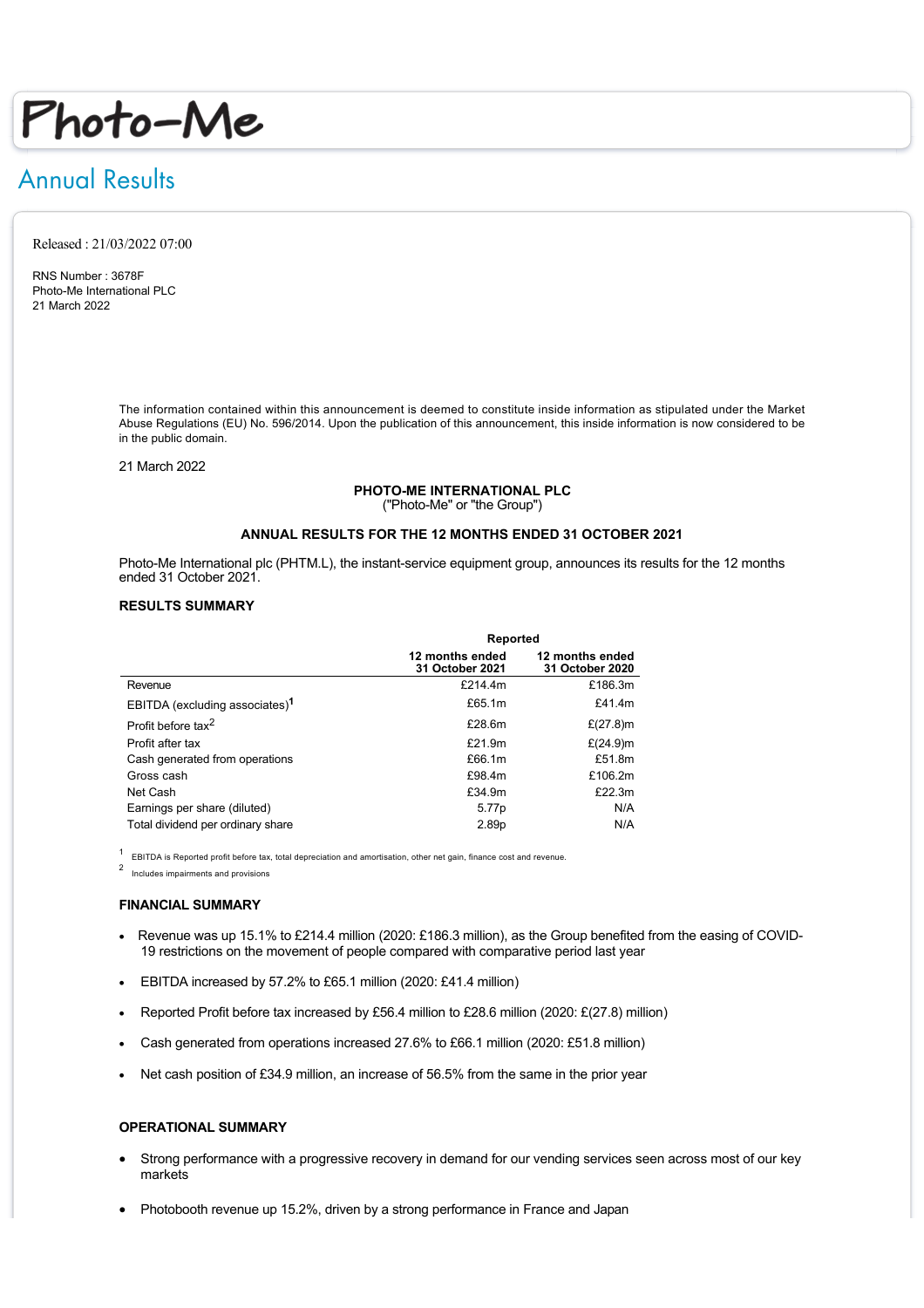- Revenue from Revolution laundry units was up 26.6%, and the total number of Revolution units in operation was up 19.1%
- · Continued focus on new product innovation and diversification of operations to meet customer and consumer needs
- · Launch of ME Group, new corporate brand strategy to reflect diversification of operations

Commenting on the results, Serge Crasnianski, CEO & Deputy Chairman, said:

"Despite the ongoing impact of COVID-19, our proven and resilient business model has enabled the Group to make progress towards returning to its pre-pandemic performance, across all business areas including photobooths. This progress was underpinned by our market leading position, our established and long-term partnerships which gives the Group good revenue visibility and year-on-year recurring revenue streams.

"Reported total revenue and profit before tax for the year were at the upper end of our expectations, having benefitted strongly from the recovery that followed the easing of restrictions across our key markets. This performance is testament to the expertise and hard work of our teams around the world and their impressive skill and adaptability.

"Following the launch of our new corporate brand strategy, ME Group, we are looking forward to the next chapter of our growth as we enter our 60th year. Our growth strategy is focused on continued innovation and diversification, including the use of the best available technology to commercialize our next generation photobooths (Photo.ME), continuing to expand our laundry operations (Wash.ME) and growing our food vending operations (Feed.ME) to become a leader in France by the end of next year."

#### **Enquiries:**

#### **Photo-Me International plc +44 (0) 1372 453 399**

Serge Crasnianski, Chief Executive & Deputy Chairman Stéphane Gibon, Chief Financial Officer

Wendy Baker Charlotte Cobb Nick Moore Ben Wilson

[ir@photo-me.co.uk](mailto:ir@photo-me.co.uk)

**Hudson Sandler +44 (0) 20 7796 4133** [photo-me@hudsonsandler.com](mailto:photo-me@hudsonsandler.com)

#### **NOTES TO EDITORS**

Photo-Me International plc (LSE: PHTM) operates, sells and services a wide range of instant-service vending equipment, primarily aimed at the consumer market.

The Group operates vending units across 20 countries and its technological innovation is focused on four principal areas:

- · Photo.ME Photobooths and integrated biometric identification solutions
- · Wash.ME Unattended laundry services, launderettes, B2B services
- Print.ME High-quality digital printing kiosks
- Feed.ME Vending equipment for the food service market

The Group entered the self-service fresh fruit juice equipment market in April 2019, with the acquisition of Sempa, and the acquisition of SGER (Resto'clock) in June 2021, a French Pizza vending equipment company for the self-service food equipment market. Feed.ME will become a key business area - alongside photobooths and identification (Photo.ME), laundry (Wash.ME), and printing kiosks (Print.ME) - and is a significant part of the Group's future growth strategy.

In addition, the Group operates other vending equipment such as children's rides, amusement machines, and business service equipment.

Whilst the Group both sells and services this equipment, the majority of units are owned, operated and maintained by Photo-Me International plc. The Group pays the site owner a commission based on turnover, which varies depending on the country, location and the type of the machine.

The Group has built long-term relationships with major site owners and its equipment is generally sited in prime locations in areas of high footfall such as supermarkets, shopping malls (indoors and outdoors), public transport hubs, and administration buildings (City Halls, Police etc.). Equipment is maintained and serviced by an established network of 650 field engineers.

The Company's shares have been listed on the London Stock Exchange since 1962.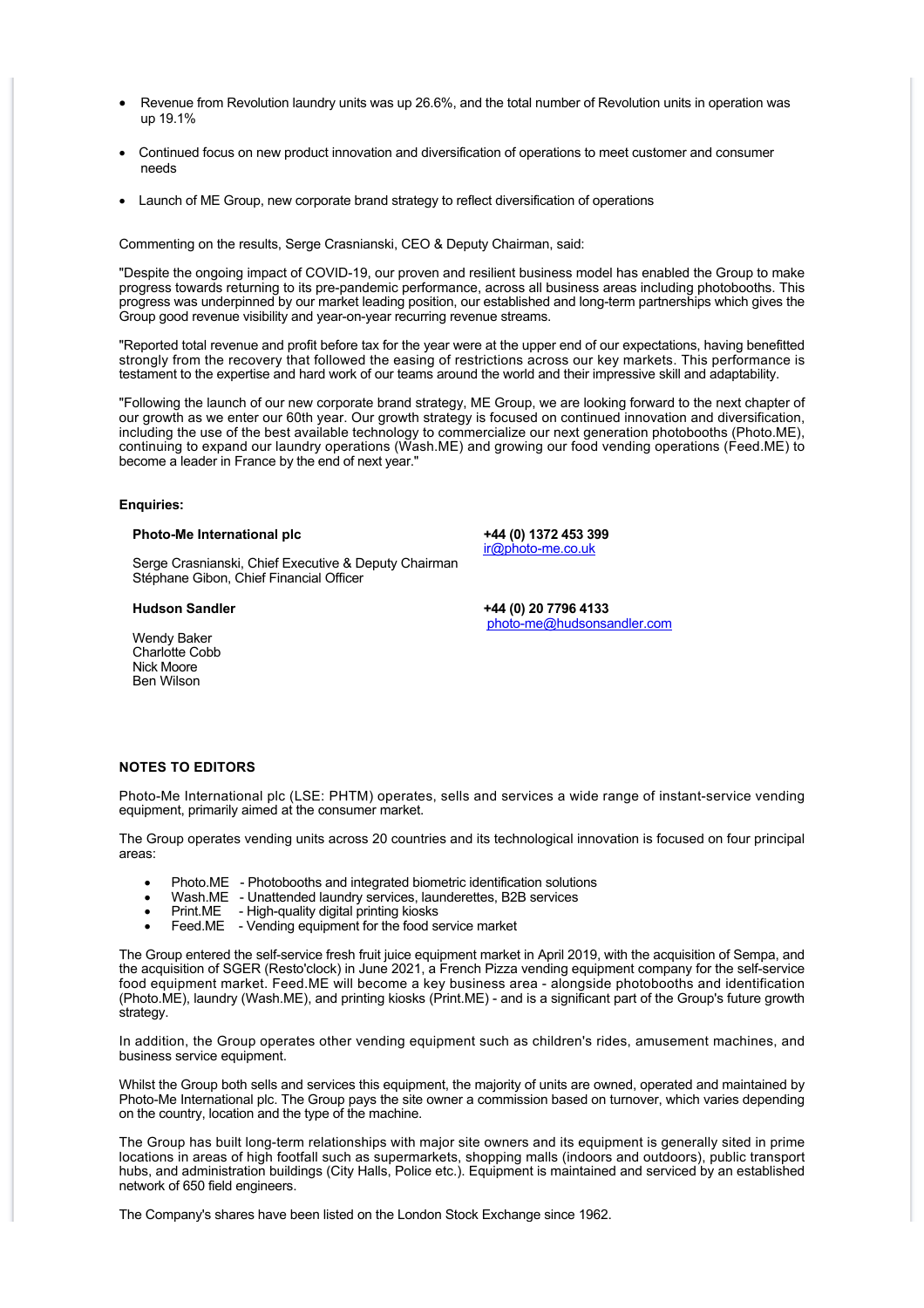ME Group is a trademark and trading name of Photo-Me International plc.

[www.photo-me.com](http://www.photo-me.com)

#### **CHAIRMAN'S STATEMENT**

In 2022 the Group will celebrate its 60th anniversary. The year will also mark its rebirth, both in terms of our operational performance, if the pandemic recedes, and in terms of innovation, diversification and expansion of our historical business activities, photobooths, and laundry activities, alongside our newer self-service food vending equipment activities.

Photo-Me is a unique business. Our business model has proven its strength through the resilience of our performance in the 2021 financial year. Hundreds of millions of people see our machines each day and we benefit from a dominant market position in many of the countries in which we operate, with limited or no competition. We have established and long-standing partnerships with site owners and customers, underpinned by long-term contracts. This gives the Group good revenue visibility and year-on-year recurring revenue streams and provides a significant barrier to potential competitors. We use cash generated from our operations to fund product innovation, to consolidate our offer and to extend our geographic presence. Shareholder value is delivered through growth and dividends.

Our strategy remains to provide consumers and our partners with an excellent customer experience. This approach is based on our three pillars: People, Service and Customer Satisfaction.

Innovating local automatic services to meet the needs of consumers is in our DNA, and all our people work together to deliver this objective. We have rejuvenated the Group's corporate brand identity and are now trading under the ME Group brand. To further cement this adherence to our purpose and values, we have launched an ambitious policy of Corporate Social Responsibility (CSR). Our people, across our operations, play an important part in the Group's responsibility for reducing carbon emissions, reducing material consumption and the circular economy.

Finally, our sustained efforts in research and development, boosted tenfold by a true digital revolution launched in 2020, will continue to bring our machines to the forefront of innovation and customer attraction.

#### **2021 Overview**

The Group delivered a strong performance for the 12 months ended 31 October 2021 ("the Period"), with a progressive recovery in demand for our vending services seen across most of our key markets during the Period, driven by increased photobooth activity and a strong performance from our laundry operations. The Group also benefited from completion of its restructuring programmes to remove unprofitable machines from its estate (primarily photobooths and children's rides) which were completed in April 2021.

As a result, the Board is pleased to report that total revenue and profit before tax for the Period were at the upper end of its expectations.

As well as benefiting from increased activity in most of our markets, considerable strategic progress was made, despite ongoing disruption and challenges caused by the COVID-19 pandemic. The number of Revolution laundry units grew by c. 19% year-on-year. We extended our presence in the food vending equipment market with the acquisition of a pizza vending manufacturer and we launched a fresh apple juice and fresh pineapple juice machine for the B2B market. The Group also entered two new territories with plans to develop its operations in Finland and Australia.

#### **ME Group corporate brand**

The Group has a rich history spanning seven decades and its proposition has evolved significantly, particularly in recent years as our diversification strategy has been successfully implemented.

Today the Group has a presence in 20 countries, and operates, sells and services a wide range of instant-service equipment, primarily aimed at the end consumer. Whilst our photobooth services remain an important part of our operations, the Group now offers an extensive and diverse range of products and services beyond its photobooth heritage.

During the Period, the Group launched a new corporate brand **"ME Group"** to better reflect the change in the breadth and reach of our operators, and the wide range of easy to use and convenient vending products and solutions offered by the Group. ME GROUP is a trademark and trading name of Photo-Me International plc.

Whilst our principal business areas are unchanged, we have aligned these to our new branding. Identification and photobooths is called "Photo.ME", laundry services called "Wash.ME", digital printing kiosks, "Print.ME" and vending equipment for the food service market is now referred to as "Feed.ME".

#### **Growth strategy**

Our growth strategy is centred on further diversifying our operations, through product innovation and new technologies. Our aim is to expand the number of units in operation and increase the yield per unit by leveraging our technological and industry expertise, and our scale to rapidly rollout new products in existing and new markets, whilst minimising production and operational costs.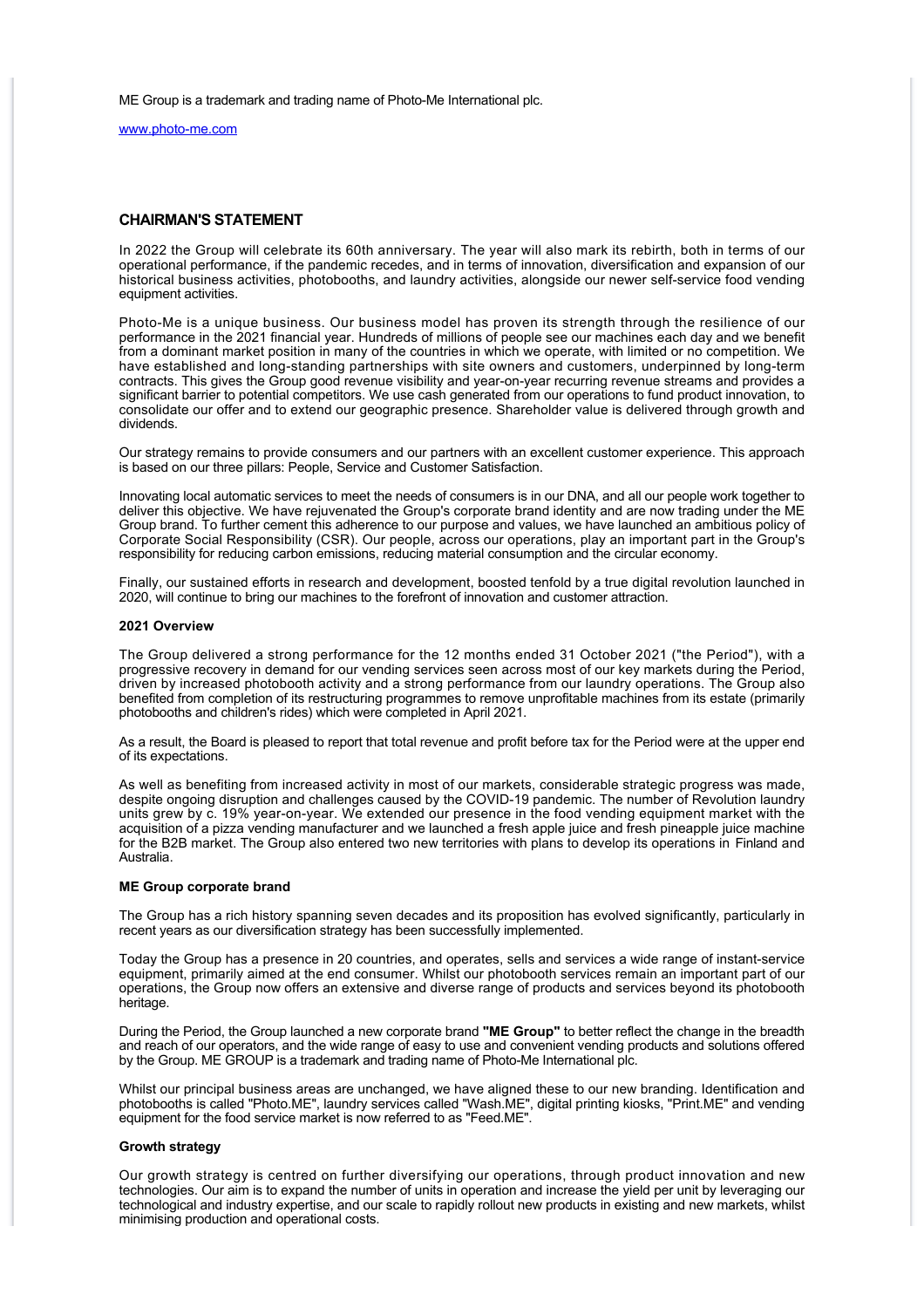Product innovation remains at the core of the Group to support diversification of our operations. We have in-house R&D capabilities in France (primary facility), Vietnam and Japan, a team of more than 50 dedicated engineers.

We use cash flow generated by our long-established operations, such as photobooths, to invest in future growth.

Our key investment priorities are focused on three of our principal business areas:

- · Diversification and commercialisation of the next generation photobooths (Photo.ME), a key margin contributor to the Group.
- · Continued expansion of our laundry operations (Wash.ME), a key growth driver for the Group.
- · Growth of our food vending equipment business (Feed.ME), with aim of becoming a leader in the European market.

In addition to developing these business areas through organic growth, the Group will continue to identify selected bolt-on acquisitions which meet the Group's return on investment criteria.

As the Board drives this strategy forward, we expect that the Group's Wash.ME and Feed.ME business areas will contribute an increasing proportion of total Group revenue and profit.

Furthermore, the Group has extended its geographic footprint. In June 2021 we took the first commercial steps to expand vending operations into Finland, and in September 2021 we entered the Australian market via a small vending acquisition for a consideration of £1.9 million (A\$3.5 million). The Board is also considering opportunities in other European markets.

Further details of the growth strategy for each of our principal business areas and strategic progress in the Period are set out in the Business Review.

#### **Our corporate responsibility**

The Board recognises the Group's responsibilities to the community and the environment and believes that health, safety, and environmental issues are integral and important components of best practice in business management.

Our systemic CSR approach and focus on inventing eco-responsible local services together supports our growth strategy and operations by integrating social, environmental, and economic expectations into the Group's strategy and operations. We are committed to strengthening our efficiency by better coordinating and aligning all our CSR-related actions across our organisation to accelerate delivery of our CSR goals. Our priorities are focused on our social commitment, our environmental footprint, and our responsibility toward society. Our aim is for the Group to be carbon neutral by 2040.

#### **The Board**

The Board of Directors has been working hard to refresh its membership for some time as it continues to plan for succession for both Executive and Non-executive Directors and we were delighted to announce the appointment of four new members on 23 June 2021.

Tania Crasnianski was appointed as an Executive Director, and Camille Claverie, René Proglio and Sigieri Diaz della Vittoria Pallavicini were appointed as Non-executive Directors. These new appointments bring a wealth of experience and breadth of skill sets and the Board looks forward to working with Tania, Camille, René and Sigieri to drive forward the Group's growth strategy.

Mr Yitzhak Apeloig tendered his resignation as a Non-executive Director and left the Company in April 2021.

#### **Dividend**

The final dividend of 2.89p per ordinary share is recommended by the Directors for the shareholders on the register at the close of business on 19 April 2022. The ex-dividend date will be 14 April 2022, and if approved by shareholders at the Company's annual general meeting on 29 April 2022, the dividend will be paid on 13 May 2022.

#### **Looking ahead**

While there continues to be some disruption from the pandemic and market visibility is still somewhat limited, we remain highly vigilant and continue to take the steps needed to mitigate the impact of the current trading environment on our operations and our financial position.

The situation in Russia and Ukraine is being closely monitored by the Board, however. The Group has no activities at all in this region and therefore it does not currently expect Group revenue to be impacted.

The Board has carefully reviewed several scenarios and we are confident that the Group has sufficient financial resources to continue to deal with the economic risks over the next five years.

There has been a recovery in activity in most territories, except for Asia which is still severely impacted by COVID-19 government restrictions. The Board believes that the Group's recovery to date demonstrates its resilience and the benefits of its strategic activities, which gives us further confidence that our financial performance will return closer to pre-pandemic levels as the pandemic subsides.

*SIR JOHN LEWIS Non-executive Chairman*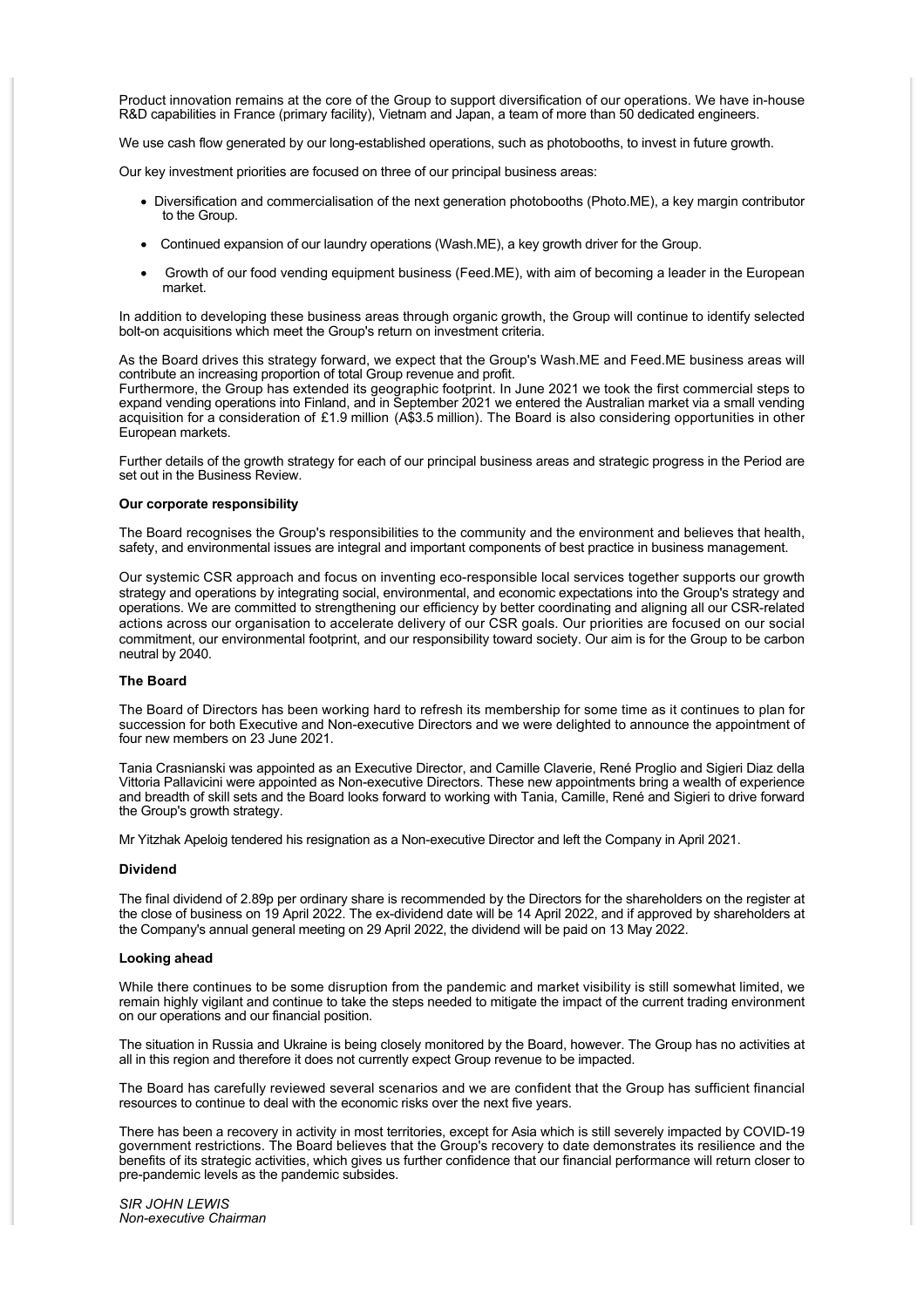#### **CHIEF EXECUTIVE'S REPORT**

#### **BUSINESS REVIEW**

The Group has continued its recovery, despite the ongoing disruption in 2021 due to COVID-19 in all the countries in which the Group operates, which followed a difficult year in 2020. Nonetheless, the Group has made progress towards returning to its pre-pandemic performance. The responsiveness of the management team, the rapid and decisive actions taken and the efforts made by all have made it possible to overcome adversities and envisage the way forward post-pandemic with confidence.

The in-depth restructuring of the Group and its assets is now complete, and the Group is entering a new era. While maintaining the same strategic direction, focused on photobooth, laundry and food activities, we continue to expand our presence in all the territories where we operate, and extend our presence in Southern and Northern Europe and in Asia Pacific. Through targeted acquisitions we have consolidated our position in Japan and extended our Feed.ME business. Despite the pandemic, we have continued to invest in R&D, including a unique anti-spoofing patent for our photobooths, and solar panels for our Revolution laundry units. Our commercial performance has also been supported by our marketing activities, which are essential to ensure a high-quality customer experience.

#### **Financial performance**

Reported revenue in the Period increased by 15.1% to £214.4 million, compared with £186.3 million in the prior 12 months ended 31 October 2020, reflecting continued recovery in activity levels in most of our markets.

Continental Europe performed particularly well, with revenue up 22.7% and operating profit up 773.5%, primarily driven by activity in France. The UK & Ireland delivered a significant improvement in profitability, with operating profit at £5.0 million, compared with a loss of £20.9 million in the 12 months ended 31 October 2020. A breakdown of performance by region is set out in the Review of Performance by Geography.

Reported EBITDA (excluding associates) was £65.1 million, an increase of 57.2% on the prior 12-month period, which delivered an EBITDA margin of 30.4%.

Reported profit before tax improved significantly to £28.6 million compared with a loss of £27.8 million in the 12 months to 31 October 2020.

Capital expenditure in the Period was £29.9 million, primarily related to laundry operations (£16.2 million). The remainder relates to photobooths, and other plant equipment. The investment in acquisitions (Photo Plaza in Japan, Resto'Clock in France and NRG in Australia) was £11.5 million.

#### **Funding and liquidity**

At 31 October 2021, the Group had gross cash of £98.4 million and a net cash balance of £34.9 million. This is net of £10.1 million net cash investment in acquisitions.

During the Period, the Group's French state-backed PGE loan with French banks was converted into a commercial loan. Subsequently, the Group is no longer restricted by conditions which meant it was unable to allocate surplus cash or return capital to shareholders under the original terms of the loan.

The Group remains confident that it has sufficient liquidity to navigate headwinds from the pandemic.

#### **Overview of principal business areas**

Below is an overview of the Group's four principal business areas: Identification (**Photo.ME**), Laundry (**Wash.ME**), Kiosks (**Print.ME**) and Food (**Feed.ME**). In addition, the Group operates other vending equipment.

#### *Photo.ME*

*Photobooths and integrated biometric identification solutions*

|                                                            | 12 months to<br>31 October 2021 | 12 months to<br>31 October 2020 |
|------------------------------------------------------------|---------------------------------|---------------------------------|
| Number of units in operation                               | 27,867                          | 27,189                          |
| Percentage of total Group vending estate (number of units) | 63.6%                           | 61.0%                           |
| <b>Operating Revenue</b>                                   | £123.2m                         | £106.9m                         |
| Capex                                                      | £5.0m                           | £5.7 $m$                        |

We are a prominent international player in the photobooth market, offering market-leading photographic quality and technology across our operating regions.

Our well-established network of photobooths is situated in attractive, high-footfall locations, such as travel hubs, shopping centers and retail parks. Over the years, our photobooth offer has diversified to include encrypted photo ID upload technology connected to government organizations including in the UK, France, Republic of Ireland, and the Netherlands. All our photobooths conform to ICAO and ISO rules for photo ID for official documentation, including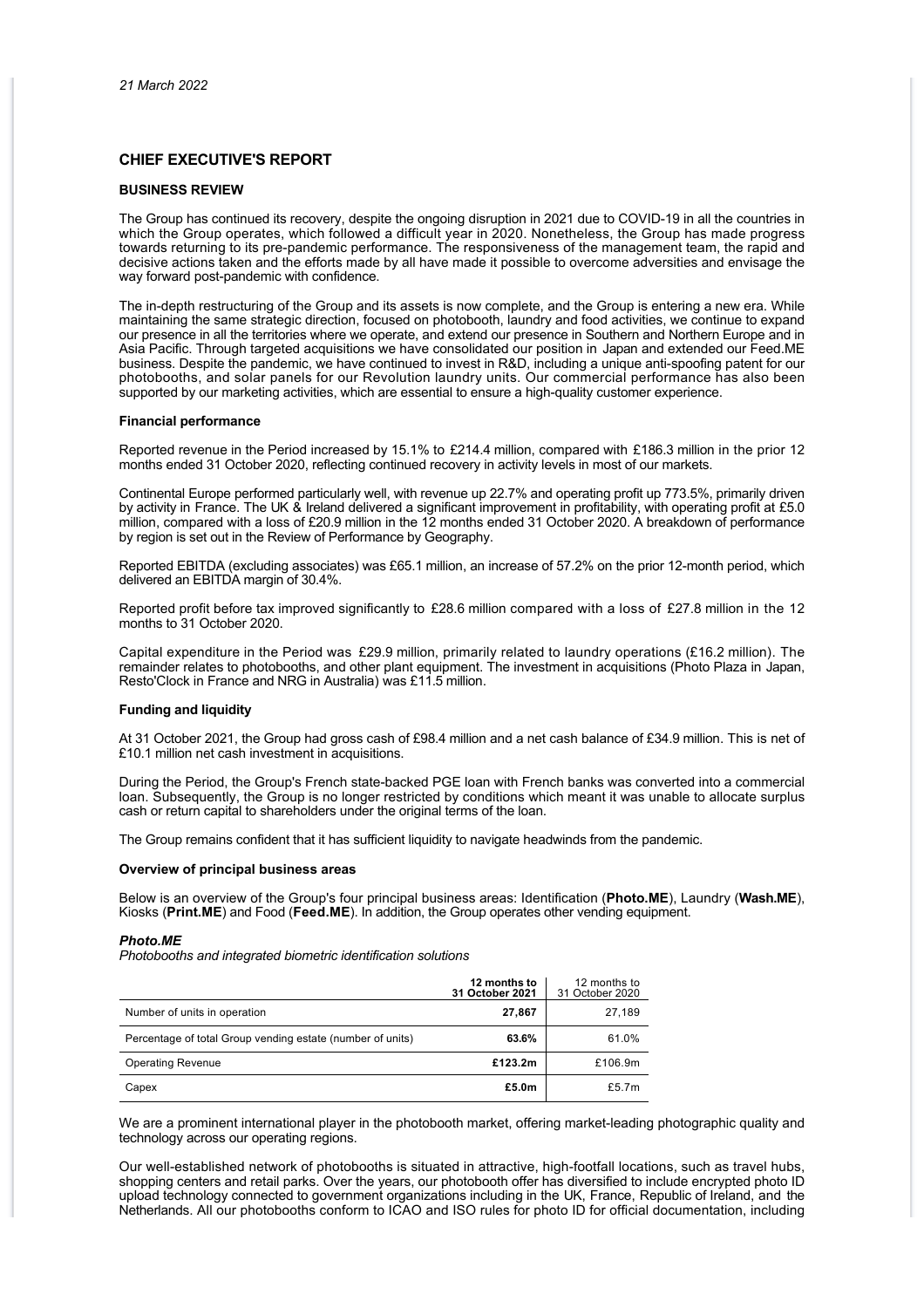#### passports.

While the photobooth market was severely and widely impact by the onset of the pandemic in 2020, the actions taken by the Board to mitigate the impact, including the removal and in some cases relocation of unprofitable machines, positioned this business area to benefit from the recovery seen during FY2021. As government lockdowns and restrictions were eased, we saw a return of consumer activity, albeit this varied across the countries in which we operate.

Revenue grew by 15.2% to £123.2 million, driven by a stronger than anticipated recovery in most of our key markets, particularly in France and Japan. Activity levels in the UK improved, although the market remains challenging due to both the pandemic. Whilst the UK Government's policy to accept photos taken at home (selfies) for official documentation including passports has had some negative impact on activity levels, this has not been as severe as initially anticipated when the acceptance of selfie's was first introduced by the Government.

Consequently, EBITDA was £36.4 million, and represented 55.8% of Group EBITDA.

In the Period, the Group's capital expenditure on the photobooth business was £5.0 million, a 12.3% decrease compared with the prior 12 months. In the prior 12 months during the pandemic, machines were removed and relocated to new sites.

At 31 October 2021, the Group had 27,867 photobooths in operation, an increase of 2.5% compared with 31 October 2020. Photobooths accounted for 63.6% of total vending units in operation.

We remain focused on diversification and commercialisation of our next generation photobooth, which is a key margin contributor to the Group, and to grow revenue through a multiple service offering.

We have been working to introduce additional security measures across our photobooths, developing anti-spoofing technology for the Photo.ME business. Whilst this is still at an early development stage, we believe this exciting new technology will help further differentiate the Group in the photobooth market.

The Board continues to believe that there are longer-term opportunities in the photo ID market and continues to install photobooths in countries outside of the UK, particularly where self-taken ID photos for official documents are not permitted.

#### *Wash.ME*

*Unattended Revolution laundry services, launderettes, business to business laundry services*

|                                                              | 12 months ended<br>31 October 2021 | 12 months ended<br>31 October 2020 |
|--------------------------------------------------------------|------------------------------------|------------------------------------|
| Total Laundry units deployed (owned, sold and acquisitions)  | 5,533                              | 5,568                              |
| Total revenue from Laundry operations                        | £54.2m                             | £47.3 $m$                          |
| <b>Revolution</b> (excludes Launderettes and B2B):           |                                    |                                    |
| - Number of Revolutions in operation*                        | 4,094                              | 3.437                              |
| - Percentage of total Group vending estate (number of units) | 9.3%                               | 7.7%                               |
| - Total revenue from Revolutions                             | £44.8m                             | £35.4m                             |
| - Revolution capex                                           | £15.9m                             | £14.4 $m$                          |

\*There were 3,765 Revolution units in operation through the entirety of the 12 months ended 31 October 2021 compared with 3,216 in 12 months ended 31 October 2020.

The total number of laundry units has decreased by 35 machines due to the sale of the Group's UK B2B business (Revolution Max). The Group launched its laundry business in 2012 in France, and since then we have continuously, successful expanded our operations and now operate in 13 countries. Our most important markets by number of laundry machines are France, the UK, Republic of Ireland and Portugal.

In the Period, total revenue from laundry operations increased by 14.6% to £54.2 million despite the sale of Revolution Max Ltd last year, which comprised 412 machines and contributed £4.5 million of revenue. The total number of Revolution units deployed (owned only) increased by 19.1% in the Period. This was despite some operational challenges related to our supply chain, namely around supply of vending machines, which restricted the number of laundry machines available for deployment. The Group believes these were short term issues and will not continue into 2022

Nonetheless, total laundry EBITDA increased significantly to £22.6 million in the Period, which represented 34.7% of Group EBITDA.

Our Wash.ME business comprises of three areas of operation. Revolution laundry units, which remains a key growth driver for the Group, launderette, and business-to-business (B2B) laundry services. The Group has stopped installing new launderettes and sold its UK B2B business (Revolution Max) to focus on vending equipment.

#### **Continued growth of Revolution laundry operations**

Revolution is our 24-hour, outdoor, self-service laundry unit which is typically located on busy sites such as supermarket car parks and petrol station forecourts.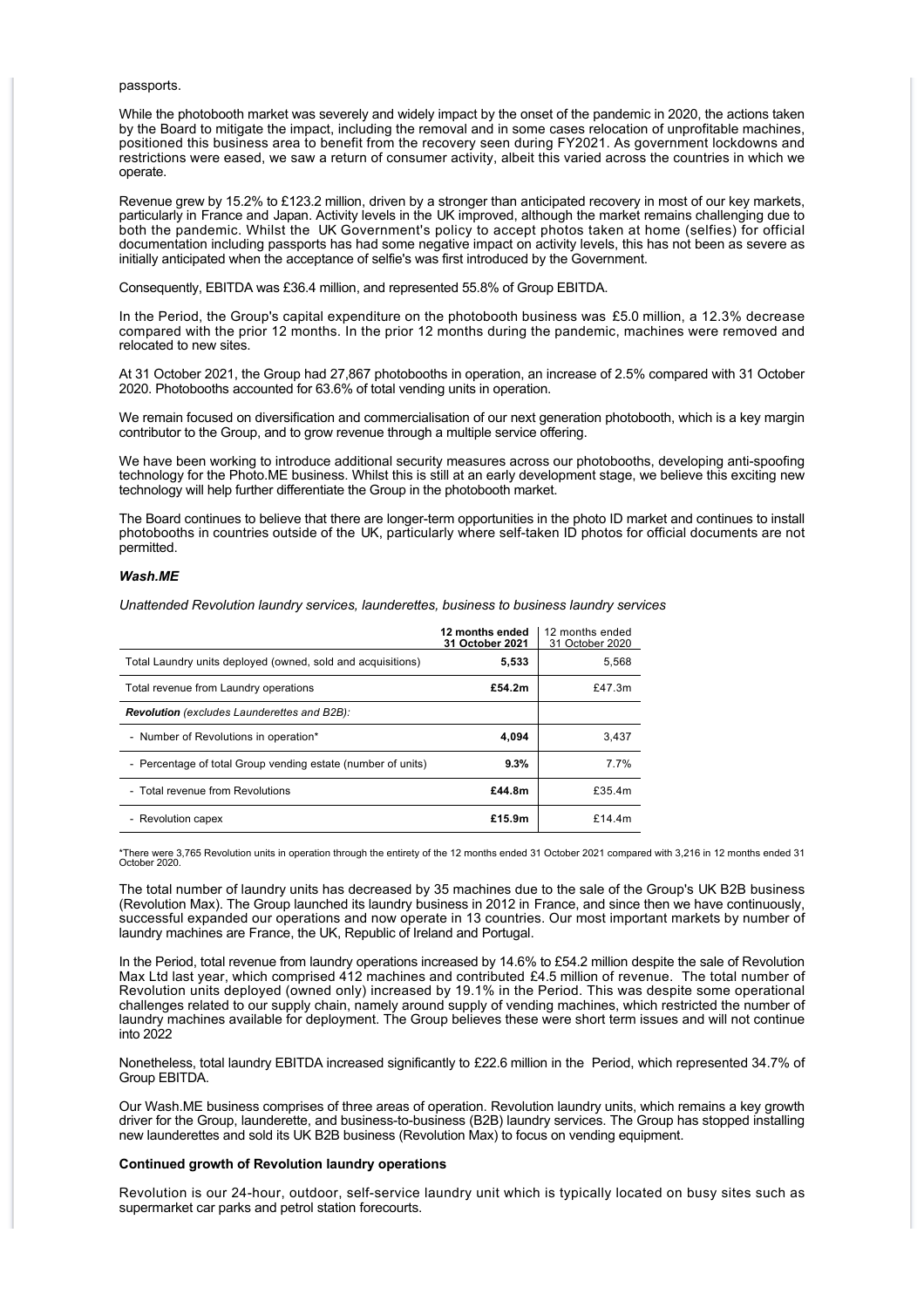Our strategy is to continue to expand our operations through partnerships with strategic site owners and identify and expand into new high-demand markets.

Our target geographies are the UK & Republic of Ireland and Continental Europe, including France, Portugal, Germany and Austria. We are also focused on the commercialisation of new indoor-format Revolution machines for the B2B market (University, administration, campsite, etc.).

In the year, the number of Revolution units (owned only) in operation grew by 19.1% to 4,094, from 3,437 at 31 October 2020. We installed an average of 60 machines per month with the aim of increasing this to 70 machines per month, subject to the pandemic. Our rollout strategy remains focused on Continental Europe (mainly France and Germany) and the UK & Republic of Ireland.

Total revenue from Revolution units increased by 26.6% to £44.8 million, from £35.4 million in the prior year, reflecting the Group's ongoing growth strategy of expanding Revolution operations as well as the continued recovery across key markets.

In the Period, capex for our Revolution operations increased by 10.4% to £15.9 million, mainly due to the installation of 716 units in the Period.

The Group is continually considering methods to reduce the impact of its laundry operations on the environment and good progress has been made. To date we have now installed Photovoltaic solar panels on 198 Revolution units in France and have started to roll these out to other geographies including the UK and Germany.

Revolutions accounted for 9.3% of the Group's total vending estate, up from 7.7% at 31 October 2020.

#### *Launderette*

These shops are typically situated in or near to town centres where there is limited competition from other laundry services. Expansion has been delivered through an owned-and operated model. As flagged at the interim results on 12 July 2021, the Group continues to review its Launderette operations and remove or sell unprofitable machines.

#### *B2B laundry services*

The Group sells laundry services. Customers include institutions such as hospitals, care homes, and universities. Following the sale of the UK B2B subsidiary, the Group has only one franchise in Spain.

#### *Print.ME*

*High-quality digital printing services*

|                                                            | 12 months to<br>31 October<br>2021 | 12 months to<br>31 October 2020 |
|------------------------------------------------------------|------------------------------------|---------------------------------|
| Number of units in operation                               | 5,173                              | 5,304                           |
| Percentage of total Group vending estate (number of units) | 11.8%                              | 11.9%                           |
| Operating revenue                                          | £11.7m                             | £11.4 $m$                       |
| Capex                                                      | £0.5m                              | £1.4 $m$                        |

Our estate of digital printing kiosks offers a wide range of competitively priced print formats and personalized products. Our key markets are France, where most machines are situated, the UK, and Switzerland.

The number of kiosks in operation was 5,173, compared with 5,304 at 31 October 2020, and Print.ME operations represented 11.8% of the Group's total vending estate.

Our state-of-the-art machines - Speedlab cube and Speedlab bio - are fully integrated with all major social media networks and offer consumers a fast, high-quality printing service. As previously flagged, the Group is in the process of developing a new cloud architecture which aims to support multi-functional capabilities of photobooths and Speedlab units. We will aim to launch a prototype in May and provide an update on progress later in 2022.

Print.ME revenue increased slightly to £11.7 million compared to £11.4 million in the 12 months to 31 October 2020. EBITDA remained stable at £3.4 million and represented 5.3% of Group EBITDA.

Capex was reduced by 64.3% to £0.5 million, in line with the Group's current strategy to primarily focus expansion of its Wash.ME and Feed.ME operations.

#### *Feed.ME*

*Vending equipment for the food service market*

The Group entered the food vending equipment market in 2019 with the acquisition of a B2B specialist in commercialised self-service fresh fruit juice equipment for freshly squeezed orange juice. Since then, our R&D team has developed innovative professional apple and pineapple machines for the B2B market. The rollout of these machines has been delayed due to the pandemic, however we installed 100 machines across France, Belgium and Japan which was very promising and plan to rollout many more during the 2022 financial year, subject to the pandemic.

In addition, a prototype of a new grape juice machine is being tested, and the Group has developed a 'juice wall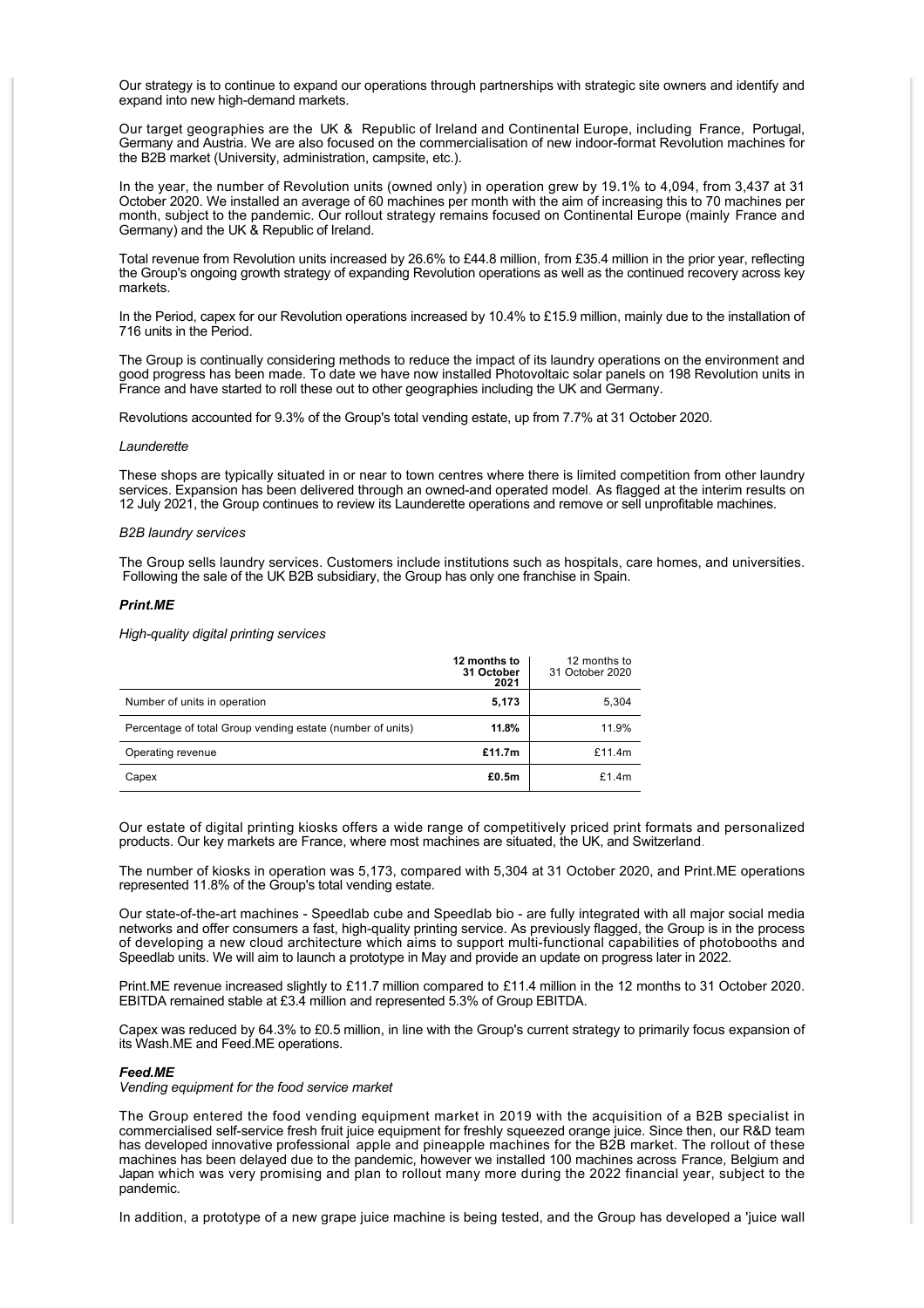concept' which offers a variety of self-service fresh juice options, 25 of which were deployed in the Period.

In the second half of the Period the Group extended its Feed.ME business with the acquisition of Resto'Clock, a French manufacturer of pizza vending machines, for a net cash consideration of £2.9 million, offering consumers pizzas 24/7 which are ready to eat in four minutes. The machines, aimed at the hospitality market, have been redesigned and the Group either sells or leases these machines to site owners. During the Period, the Group accelerated the rate of installations from 40 per year to 30 per month with the aim of scaling this up to c.100 machines per month by the end of 2023. The Group will target additional geographies and has earmarked the UK, Switzerland and Belgium for deployment in 2022.

In the Period, revenue was £9.6million and contributed 4.5% to Group revenue. EBITDA was £2.1 million, contributing 3.2% of Group EBITDA.

The Group's strategy is to continue to (i) expand its presence in the self-service fruit juice equipment market and offer a wider variety of self-service fresh juice options in all territories where the Group has an existing footprint; (ii) establish a presence in the pizza vending equipment market with the aim of becoming a leader in the European market, and install 100 machines per month by 2023; and (iii) become the food vending equipment market leader in France by 2023.

The Board remains confident in the long-term opportunities in this market and expects that Feed.ME will become an increasingly important business area for the Group.

#### *Other vending equipment*

In addition to our four principal business areas, the Group operates 6,624 other vending units, which are primarily situated alongside the Group's principal activities, and benefit from existing site owner relationships and operating synergies, such as leveraging the same 650-strong field engineer and maintenance network. These units include 2,428 children's rides, 3,464 photocopiers and 732 other miscellaneous machines.

These machines are reliant on high footfall to generate consumer demand. The ongoing pandemic and lockdown measures continued to impact the performance of this business area during the Period. So far, no real recovery has been noted.

At 31 October 2021, other vending equipment accounted for 15.1% of the Group's total vending estate by number of units, down 4.1% compared with the prior 12 month period, and represented 2.5% of the total Group revenue.

Further details on all our operations are provided in the Review of Performance by Geography.

#### **Cyber security certification**

We are proud that Photo-Me UK has been awarded PCI DSS certification. The acronym PCI DSS (Payment Card Industry Data Security Standard) refers to data security standards for the payment industry. Developed by the PCI Security Standard Council, the PCI DSS aims to reduce online fraud.

This certification, which is subject to annual renewal, reflects the dedication of our IT team and the Group's commitment to improving payment security across its portfolio. This certification has a bearing across the Group's operations, particularly in KIS where the payment process will soon need to be PCI DSS-certified.

#### **Continuous innovation and diversification**

We are continuously working to evolve our product offer to meet the constantly changing needs of our customers and consumers. This is supported by our 50-strong team of dedicated engineers within our in-house R&D department.

Our approach has been focused on two key pillars:

- *1. A state-of-the-art user experience, backed by the best technology*
	- · Design new, intuitive and modern user interfaces (HMI) across all our product categories
	- Integrate digital payment systems (ex: cashless / QR codes)
	- Aggregate the best of external technology providers to offer up-to-date functionalities
- *2. An omnichannel approach, leveraging digital functionalities to enhance user experience of our brands and explore new business models*
	- Build a powerful CRM which offers a customised experience to end users
	- Launch applications that connect to our machines to offer mobile-to-machine features
	- · Manage our self-service vending equipment remotely through a cloud-based infrastructure

#### *Update on new product development*

#### *Photobooths and digital kiosks*

The Group is reinventing its offer in the photobooth category through three main areas of development which support our innovation strategy; (i) face ID anti-spoofing support through biometric authentication; (ii) entertainment to meet the younger generation's expectations for fun products and social media sharing functions; and (iii) multiservice photobooths and kiosks to integrate the consumer journey into specific omnichannel automated services.

*Laundry*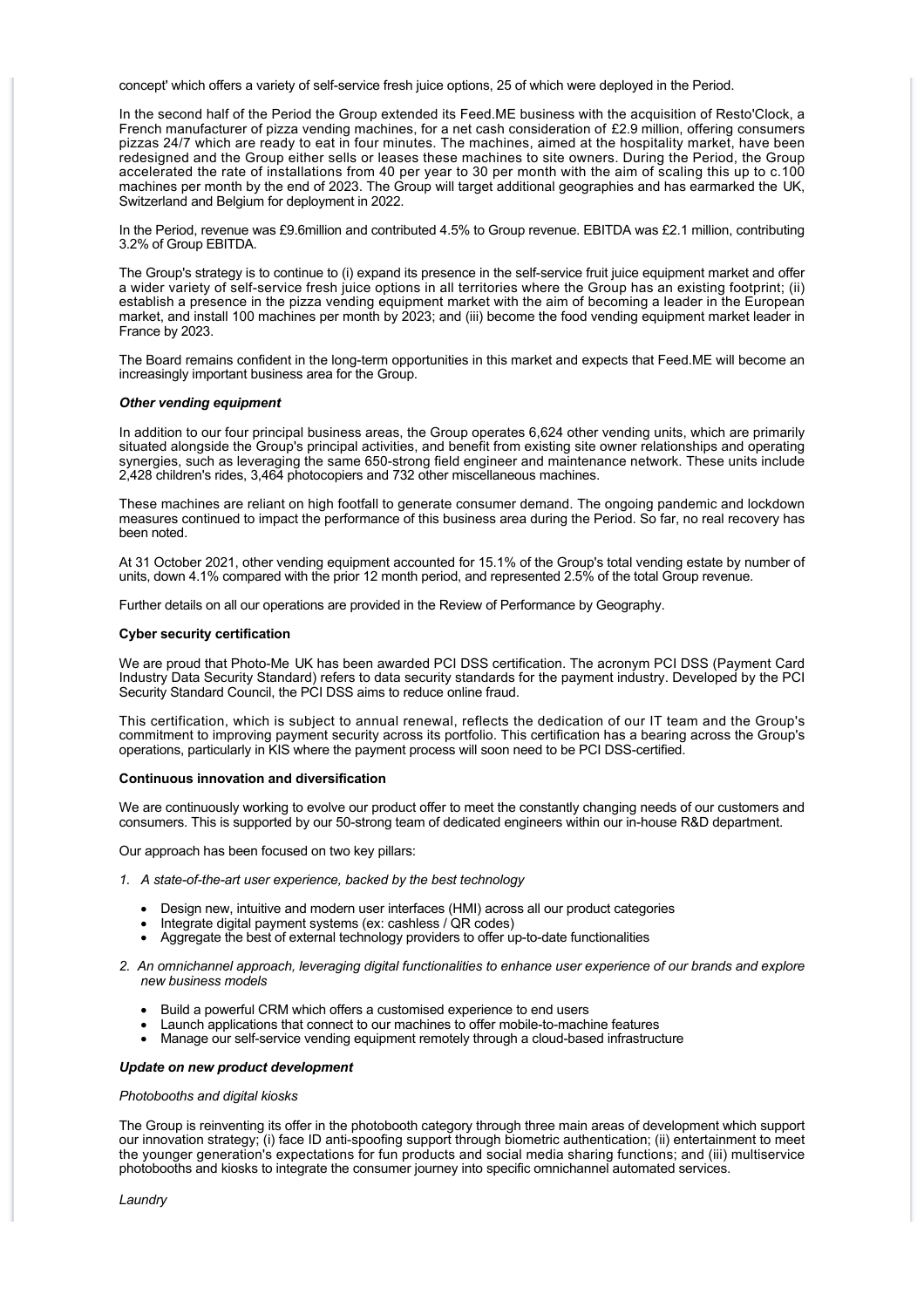We have developed an innovative modular self-service laundry range, Optimus, to further enhance our presence in the self-service laundry market. This module-based approach gives us the flexibility to offer multiple configuration options which can be tailored to the needs of our customers. In addition, this format of machine considerably reduces our production costs and the number of lines in our sales catalogue.

The new outdoor Revolution Compact V3 was released in Europe in 2021. This laundry unit offers new features, such as a better user interface, to benefit our customers and the environment. The unit uses less energy and detergent, and is equipped with solar panels on the roof, reducing the carbon footprint through the optimisation of renewable energy.

In addition, we are extending our distribution of launderettes into co-living locations, with our new indoor lineup unit (Flex), which is also based on modular configurations.

#### *Food*

The Group plans to launch a second-generation of pizza kiosks from June 2022 (Boxpresso, e-Fridge together with our oven) to October 2022 (64-pizza Multiquattro V3 and 96-pizza capacity kiosks).

These new models will enable the Group to address the independent pizzaiolos market as well as special-interest and hypermarket global key accounts. Furthermore, we will digitalise our pizza kiosks by using a centralised software platform to manage our customers' activity remotely. This digital multichannel platform will integrate a real-time inventory and sales management back-office functions, cashless payment systems, as well as an application dedicated for end users.

Our professional fresh fruit juice range is also due to be expanded [in coming months], to include grape, kiwi, and pear products.

#### **Our People**

The pandemic has continued to cause disruption to our operations and has touched many people personally. On behalf of the Board, I would like to thank all our team members across the world for their continued commitment and ongoing hard work throughout the Period, supported by our country managers. We are proud of what they have achieved in difficult circumstances.

#### **REVIEW OF PERFORMANCE BY GEOGRAPHY**

Commentary on the Group's financial performance is set out below, in line with the segments as operated by the Board and the management of the Group. These segmental breakdowns are consistent with the information prepared to support the Board's decision-making. Although the Group is not managed around product lines, some commentary below relates to the performance of specific products in the relevant geographies.

#### **Vending units in operations**

|                           | 12 months to<br>31 October 2021 |                      | 12 months to<br>31 October 2020 |                      |
|---------------------------|---------------------------------|----------------------|---------------------------------|----------------------|
|                           | Number<br>of units              | % of total<br>estate | Number<br>of units              | % of total<br>estate |
| <b>Continental Europe</b> | 25,111                          | 57.3%                | 25.097                          | 56.3%                |
| UK & Republic of Ireland  | 7.238                           | 16.5%                | 9.499                           | 21.3%                |
| Asia                      | 11.468                          | 26.2%                | 9.955                           | 22.3%                |
| Total                     | 43.817                          | 100.0%               | 44.551                          | 100.0%               |

As expected, the Group's total vending estate reduced slightly in the Period, in line with its strategy to remove unprofitable machines. The vending estate restructuring programmes were completed in April 2021. Consequently, the total number of vending units in operation was 1.6% lower at 43,817.

#### **Key financials**

The Group reports its financial performance based on three geographic regions of operation: (i) Continental Europe; (ii) the UK & Republic of Ireland; and (iii) Asia.

#### **Revenue by geographic region**

|                           | 12 months to    | 12 months to    |
|---------------------------|-----------------|-----------------|
|                           | 31 October 2021 | 31 October 2020 |
| <b>Continental Europe</b> | £145.0m         | £118.2m         |
| UK & Republic of Ireland  | £29.6m          | £30.5m          |
| Asia                      | £39.8m          | £37.6m          |
| Total                     | £214.4m         | £186.3m         |

#### **Operating profit**

|                           | 12 months to<br>31 October 2021 | 12 months to<br>31 October 2020 |
|---------------------------|---------------------------------|---------------------------------|
| <b>Continental Europe</b> | £29.6m                          | £3.3m                           |
| UK & Republic of Ireland  | £5.0m                           | £ $(20.9)$ m                    |
| Asia                      | £2.0m                           | £1.1 $m$                        |
| Corporate costs           | $£(7.3)$ m                      | $£(9.3)$ m                      |
| <b>Total</b>              | £29.3m                          | £ $(25.8)$ m                    |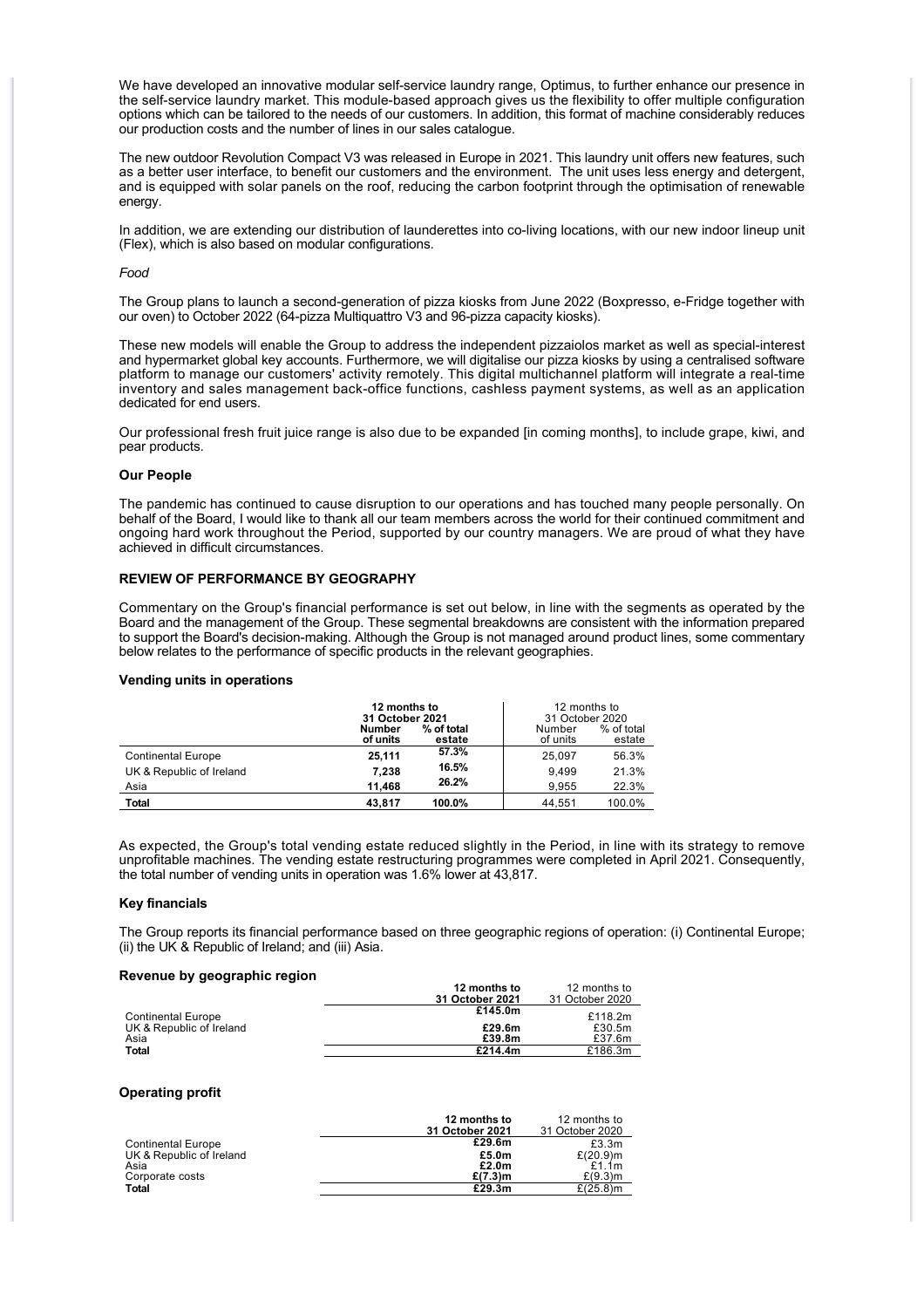The Group delivered a 15,1% increase in total revenue to £214.4 million. Subsequently, and driven by recovering markets as well as successful progression of the Group's restructuring programme, operating profit increased by £55.0 million to £29.3 million.

#### **Operating revenue evolution (last 12 months by quarter)**

The table below provides a detailed breakdown of operating revenue by geographic region and business area for the Period, compared with the similar period in the 12 months ended 31 October 2020.

|                               | <b>Nov 2020</b><br>to Jan 2021 | <b>Feb 2021</b><br>to Apr 2021 | May 2021<br>to Jul 2021 | Aug 2021<br>to Oct 2021 | <b>TOTAL</b> |
|-------------------------------|--------------------------------|--------------------------------|-------------------------|-------------------------|--------------|
| <b>CONTIENTIAL EUROPE</b>     |                                |                                |                         |                         |              |
| Photo.ME                      | $-6.9%$                        | 35.4%                          | 68.0%                   | 12.0%                   | 25.3%        |
| Print.ME                      | $-2.8%$                        | 59.1%                          | 0.5%                    | $-6.5%$                 | 6.1%         |
| Wash.ME                       | 0.8%                           | 29.5%                          | 30.2%                   | 33.4%                   | 23.6%        |
| <b>Other Vending</b>          | $-19.4%$                       | 8.1%                           | $-15.6%$                | $-5.0%$                 | $-10.1%$     |
| Total                         | $-4.7%$                        | 34.8%                          | 46.9%                   | 15.4%                   | 21.7%        |
|                               |                                |                                |                         |                         |              |
| UK & REPUBLIC OF Ireland      |                                |                                |                         |                         |              |
| Photo.ME                      | $-50.0%$                       | $-32.1%$                       | 59.0%                   | 109.5%                  | $-1.3%$      |
| Print.ME                      | $-44.2%$                       | 2.9%                           | $-18.2%$                | $-16.4%$                | $-24.0%$     |
| Wash.ME                       | 15.4%                          | 21.4%                          | 46.1%                   | 44.2%                   | 31.3%        |
|                               | $-78.4%$                       | $-77.3%$                       | 659.1%                  | 78.7%                   | $-43.2%$     |
| <b>Other Vending</b><br>Total | $-34.4%$                       | $-21.6%$                       | 57.4%                   | 69.1%                   | 5.5%         |
|                               |                                |                                |                         |                         |              |
|                               |                                |                                |                         |                         |              |
| <b>ASIA</b>                   | $-13.6%$                       | 35.4%                          | 7.7%                    | $-14.0%$                | 4.4%         |
| Photo.ME                      | $-15.1%$                       | $-1.5%$                        | $-7.3%$                 | $-3.6%$                 | $-7.1%$      |
| Print.ME                      | 39.5%                          | 50.9%                          | 40.2%                   | 65.0%                   | 49.1%        |
| Wash.ME                       |                                |                                |                         |                         |              |
| <b>Other Vending</b>          | $-84.0%$                       | 605.2%                         | $-199.7%$               | $-51.5%$                | $-41.6%$     |
| Total                         | $-17.8%$                       | 41.2%                          | 1.9%                    | $-14.9%$                | 2.9%         |
|                               |                                |                                |                         |                         |              |
| <b>TOTAL</b>                  |                                |                                |                         |                         |              |
| Photo.ME                      | $-16.4%$                       | 24.7%                          | 47.0%                   | 10.7%                   | 15.2%        |
| Print.ME                      | $-7.0%$                        | 52.3%                          | $-0.8%$                 | $-7.1%$                 | 3.6%         |
| Wash.ME                       | 4.9%                           | 27.3%                          | 33.6%                   | 36.0%                   | 25.6%        |
|                               |                                |                                |                         |                         |              |
| <b>Other Vending</b>          | $-57.5%$                       | $-0.5%$                        | $-21.7%$                | 3.6%                    | $-27.0%$     |
| <b>Total</b>                  | $-13.7%$                       | 25.4%                          | 38.0%                   | 15.3%                   | 14.9%        |

#### **Continental Europe**

Continental Europe is the Group's largest region by both number of machines and contribution to Group revenue. The region experienced a strong rebound in activity, particularly in France, as restrictions were eased which supported a recovery of consumer demand in the region.

As a result, revenue increased 22.7% to £145.0 million. This was driven by a strong and sustained increase in Photo.ME and Wash.ME revenue from Q2 onwards. In total, Continental Europe contributed 67.6% of total Group revenue.

Operating profit increased by £26.3 million to £29.6 million.

At 31 October 2021, there were 25,111 units operating in the region which represented 57.3% of the Group's total estate.

#### **UK & Republic of Ireland**

Trading remained challenging due to the ongoing pandemic. In addition, the UK Government's policy to accept photos taken at home (selfies) for official documentation including passports has led to some reduction in activity, albeit this has not been as dramatic as the Group initially anticipated. European regulation does not permit this method for photo ID, and the Board continues to be hopeful that at some stage official documents in the UK will once again need to conform to ICAO and ISO rules.

Our previously announced restructuring programme to remove unprofitable machines, renegotiation of site rent, and labour cost savings supported the Group's return to profitability in this region. At the same time, the Group continued with its expansion of Revolution units across the region in line with its growth strategy for the Wash.ME business.

As a result of the successful restructuring programme in the UK & Ireland, the region returned to profitability during FY21. Operating profit increased to £5.0 million from a loss of £20.9 million in the prior year.

At 31 October 2021 the Group had 7,238 vending units in operation across the region, 23.8% lower than at 31 October 2020 due to the actions taken to restructure operations.

The Group has expanded its laundry presence and now operates 887 Revolutions units in the region, of which 285 units were added in the Period. The average revenue per unit improved to £15,000, up 36.4% from £11,000 per unit in the 12 months ended 31 October 2020, mainly due to returning demand.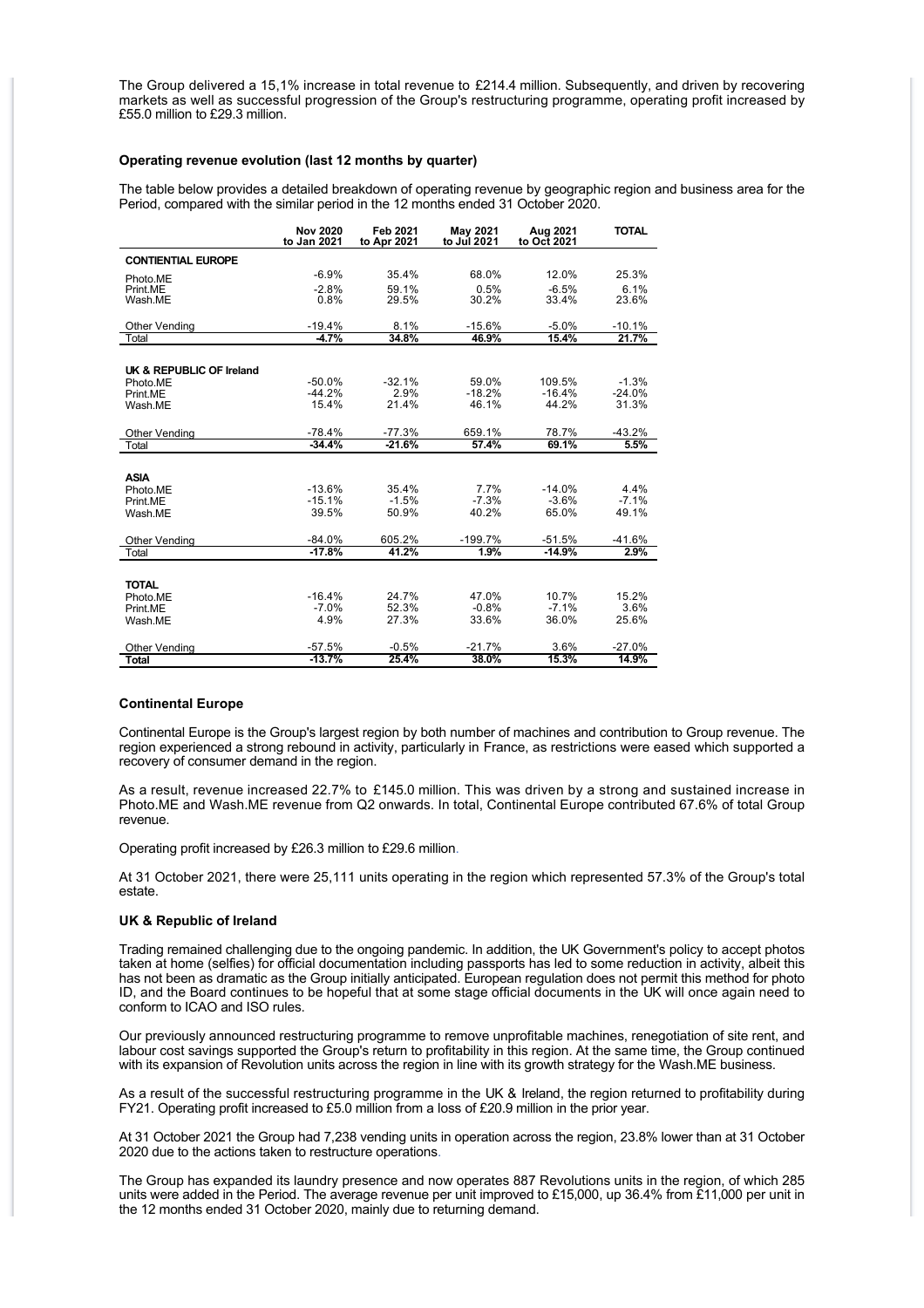#### **Asia**

The performance in Asia was driven by photobooth activity in Japan, owing to the My Number card, the Japanese government's social security and taxation photo identification card scheme. The Group's photobooths in Japan are equipped to scan the unique "My Number card" QR code that every Japanese citizen has received and match the ID photo to the card application. The scheme (launched in 2015) is not mandatory, but a government-backed incentive scheme to drive adoption of the scheme and promote citizen applications was introduced in September 2020. This generated significantly more photobooth activity in the first half of the Period.

The Group acquired Photo Plaza in February 2021, which added a further 1,500 photobooth units to the Group's operations in Asia. The business was integrated into our existing operations in Japan in Q2.

The second-half activity in Japan was impacted by COVID-19 restrictions. Similarly, trading conditions in China remained challenging owing to border closures and COVID-19 restrictions.

As shown in the table above (operating revenue evolution by quarter), photobooths revenue in the region increased only 4% due to a combination of a general decline in revenue from photobooths in China, and the impact of the pandemic in Japan, specifically during Q1 and Q2.

Nevertheless, overall revenue grew by 5.9% to £39.8 million, including a contribution of £4.2 million from Photo Plaza. Operating profit grew by £0.9 million to £2.0 million.

At 31 October 2021, there were 11,468 units situated in Asia, representing 26.2% of the Group's total units in operation.

#### **Key performance Indicators (KPIs)**

The Group measures its performance using different types of indicators. The main objective of these KPIs is to monitor the Group's cash generation, long-term profitability, preservation of the value of its assets, and of returns to shareholders.

| <b>Description</b>                                | Relevance                                                                                       | Performance                        |                                    |
|---------------------------------------------------|-------------------------------------------------------------------------------------------------|------------------------------------|------------------------------------|
|                                                   |                                                                                                 | 12 months to<br>31 October<br>2021 | 12 months to<br>31 October<br>2020 |
| Total Group revenue at<br>actual rate of exchange |                                                                                                 | 214.4m                             | £186.3m                            |
| Group profit before tax                           |                                                                                                 | 28.6m                              | £ $(27.8)$ m                       |
| Increase in number of<br>photobooths              |                                                                                                 | 679                                | (1,250)                            |
| Increase in number of<br>Laundry units (operated) | The increase in number of Revolutions<br>is a constant priority and a main driver<br>for growth | 657                                | 389                                |

#### **FINANCIAL REVIEW**

#### **Financial performance**

Reported revenue in Period was up at £214.4 million (2020: £186.3 million), underpinned by recurring revenue received from long-term customer contracts. Reported EBITDA (excluding associates) was up at £65.1 million (2020: £41.4 million) and reported profit before tax improved to £28.6 million from a loss of £27.8 million in 2020.

|                                         | 12 months to<br>2021 | 12 months to<br>31 October 31 October 2020 |
|-----------------------------------------|----------------------|--------------------------------------------|
| Revenue                                 | £214.4m              | £186.3m                                    |
| EBITDA (excluding associates)           | £65.1m               | £41.4 $m$                                  |
| Operating profit (excluding associates) | £29.3m               | $£(25.7)$ m                                |
| Reported profit / (loss) before tax     | £28.6m               | £ $(27.8)$ m                               |
| Profit / (loss) after tax               | £21.9m               | £ $(24.9)$ m                               |

The movements in turnover are outlined in the following table.

| Turnover at 31 October 2020 (12 months)           | £186.3m                       |
|---------------------------------------------------|-------------------------------|
| Change in turnover:                               |                               |
| <b>Continental Europe</b><br>UK & Ireland<br>Asia | £26.8m<br>$£(0.9)$ m<br>£2.2m |
| Turnover at 31 October 2021                       | £214.4m                       |

The increase in the profit before tax can be explained as follows: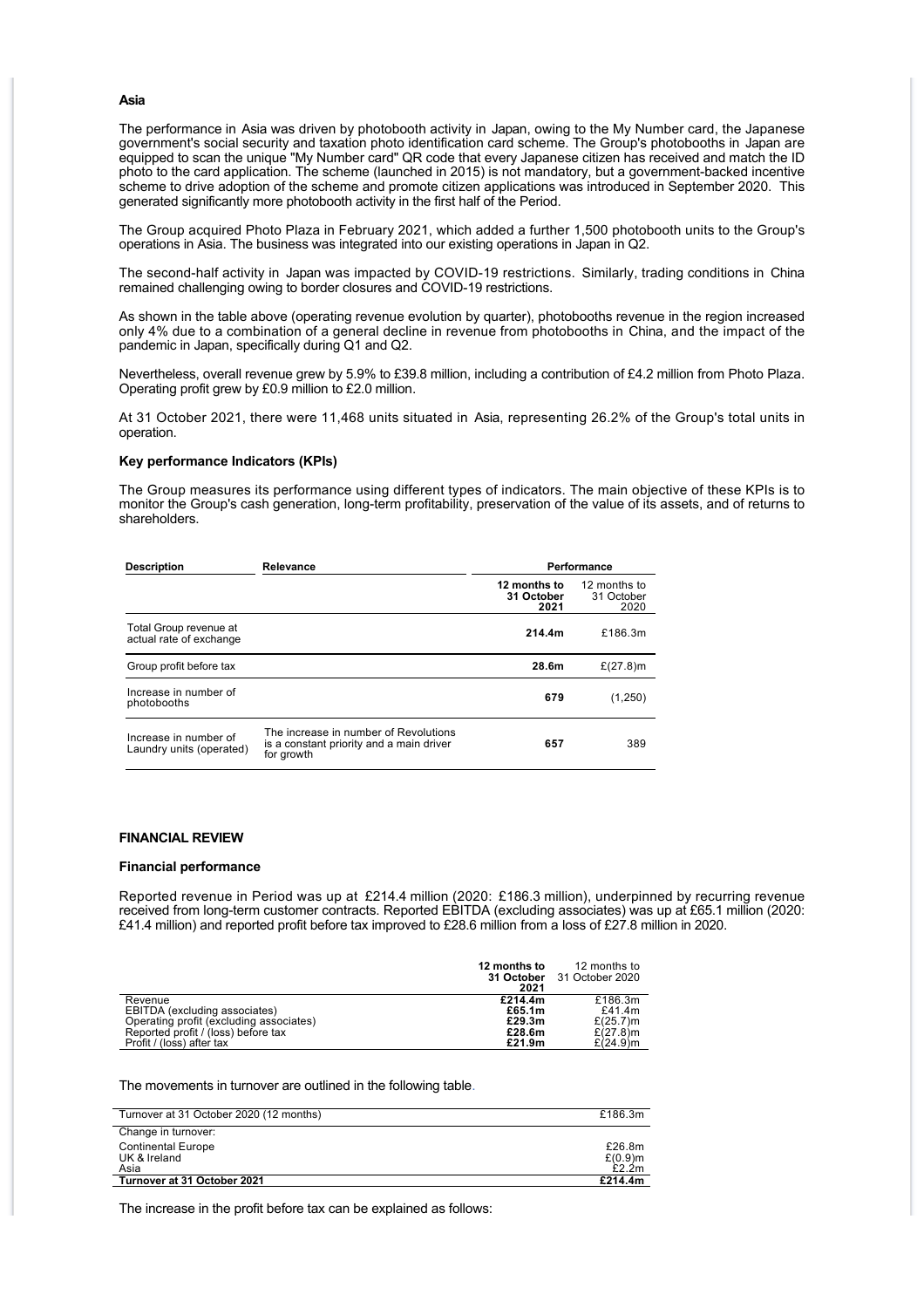| Profit before tax at 31 October 2020          | £ $(27.8)$ m |
|-----------------------------------------------|--------------|
| Changes in revenue                            | £28.1m       |
| Changes in costs                              | £26.0m       |
| Restructuring costs                           | £1.0m        |
| Increase in net finance income & other gains  | £1.4 $m$     |
| Impact of exchange rates                      | $£(0.1)$ m   |
| Profit before tax 31 October 2021 (12 months) | £28.6m       |

The movement in costs is mainly due to the variance of provisions and impairments impact between the prior period and FY2021 (£33.3 million in the prior period).

#### **Provisions and impairment**

The COVID-19 crisis has required an in-depth review of the Group's operations and increased rigor to address the current trading environment. As a result, in the 12 months to 31 October 2021, the same testings were made and no major new impairments were noted.

#### **Earnings per share**

Diluted earnings per share was 5.77 pence (2020: nil pence). Basic earnings per share was 5.78 pence (2020: nil pence).

#### **Taxation**

The Group tax charge of £6.8 million corresponds to an effective tax rate of 23.8% (30 October 2020: 578.0%).

#### **Statement of financial position**

At the end of October 2021, the Group had a gross cash of £98.4 million, and a net cash balance of £34.9 million. The Group continues to comply with its revised banking covenants.

The Group balance sheet can be summarised as follows:

| The Group balance sheet can be summarised as idilows. |            |            |
|-------------------------------------------------------|------------|------------|
|                                                       | 31 October | 31 October |
|                                                       | 2021       | 2020       |
| Non-current assets                                    | £133.4m    | £127.5m    |
| Current assets                                        | £140.7m    | £139.8m    |
| Non-current liabilities                               | £68.8m     | £53.0m     |
| <b>Current liabilities</b>                            | £75.7 $m$  | £100.4m    |
| Gross cash                                            | £99.4m     | £107.2m    |
| Total equity                                          | £128.0m    | £112.2 $m$ |
| Minority interests                                    | £1.7m      | £1.7 $m$   |
| Total shareholders' funds                             | £129.7m    | £113.9m    |
|                                                       |            |            |

Non-current assets detailed are outlined in the following table:

|                               | 31 October | 31 October |
|-------------------------------|------------|------------|
|                               | 2021       | 2020       |
| Goodwill                      | £17.6m     | £13.8m     |
| Other intangible assets       | £21.0m     | £19.0m     |
| Property, plant and equipment | £90.8m     | £90.3m     |
| Investment property           | £0.6m      | £0.7m      |
| <b>Financial instruments</b>  | £2.5m      | £1.9m      |
| Trade and other receivables   | £1.9m      | £1.8m      |
| Total non-current assets      | £133.4m    | £127.5m    |

The £3.8 million increase in goodwill was due to the acquisitions of Resto'clock, Now Retail Group and Photo Plaza (+ £4.6 million), net of additional impairments of £(0.6 million) and a foreign exchange translation impact of £(0.2 million).

#### **Cash flow and net cash position**

| Cash How and het cash position                      |              |              |
|-----------------------------------------------------|--------------|--------------|
|                                                     | 12 months to | 18 months to |
|                                                     | 31 October   | 31 October   |
|                                                     | 2021         | 2020         |
| Opening net cash                                    | £22.3m       | £18.2m       |
| Cash generated from operations                      | £66.1m       | £92.9m       |
| Interest paid                                       | $£(3.0)$ m   | $£(2.6)$ m   |
| Taxation                                            | $£(9.3)$ m   | $£(4.7)$ m   |
| Net cash generated from operations                  | £53.8m       | £85.6m       |
| Net cash used in investing activities               | £(33.9) m    | £ $(45.9)$ m |
| Net cash (used) / generated in financing activities | $£(6.8)$ m   | $£(1.8)$ m   |
| Dividends paid net of shares issued                 |              | £(31.9)m     |
| Net cash (utilised) / generated                     | £13.1m       | £6.0m        |
| Impact of exchange rates                            | $£(0.5)$ m   | $£(1.9)$ m   |
| Net cash (outflow) / inflow                         | £12.6m       | £4.1 $m$     |
| Closing net cash                                    | £34.9m       | £22.3m       |

Net cash generated from operations reduced by 37.1% in the Period. The net cash used in investing activities decreased to £33.9 million (31 October 2020: £(45.9) million), despite acquisition of subsidiaries, which amounted to £10.1 million. The reduction is due to lower capital expenditure. The closing net cash was £34.9 million.

Outstanding debt of £65.9 million (excluding Lease Liabilities).

Total cash and cash equivalents at 31 October 2021 were £99.4 million (at 31 October 2020: £107.2 million).

At 31 October 2021, the Group's net cash was £34.9 million (31 October 2020: £22.3 million), and was split as follows: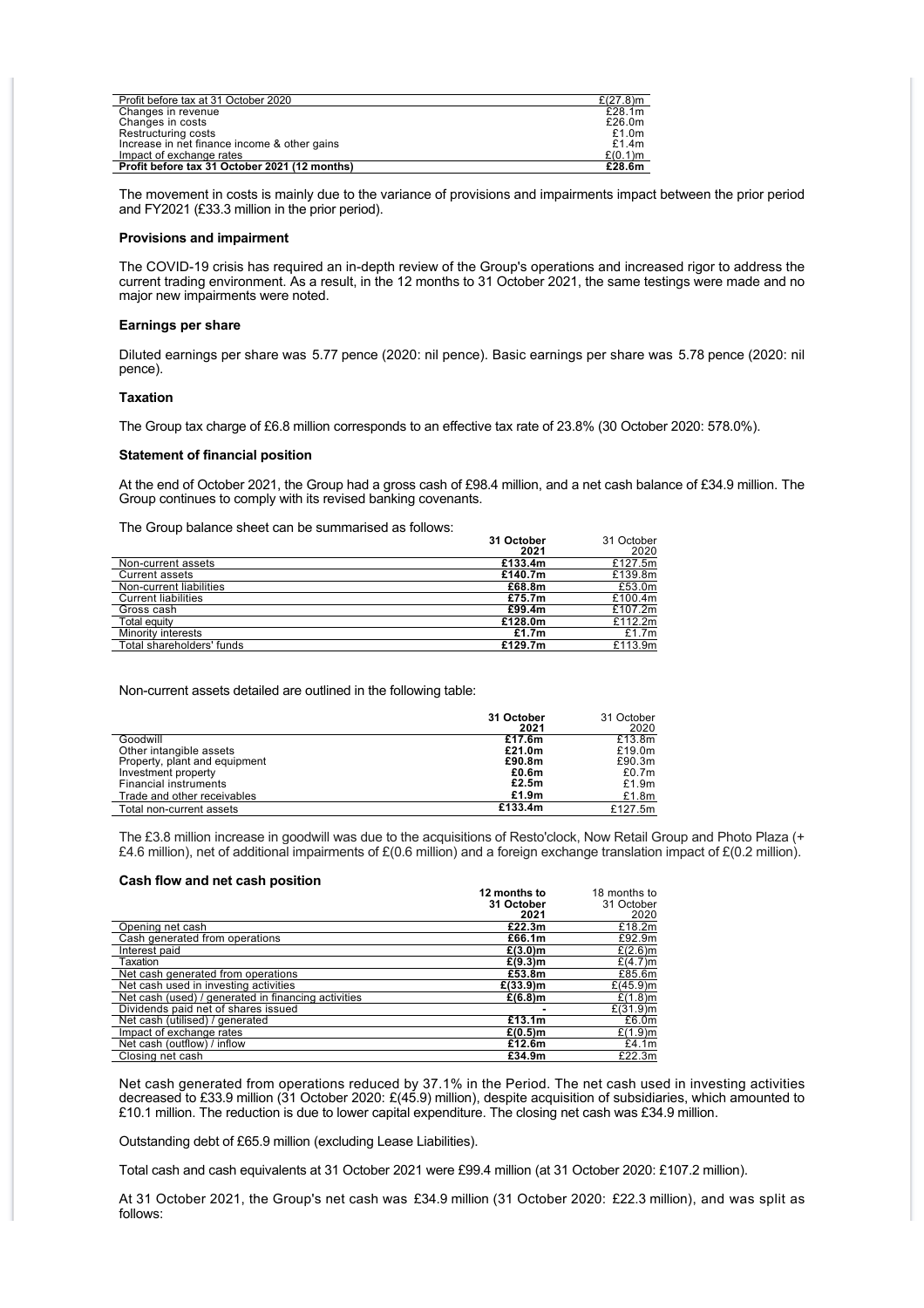|                                   | Cash and deposits | <b>Borrowings</b> | <b>Net Cash</b> |
|-----------------------------------|-------------------|-------------------|-----------------|
| Balance at 31 October 2020        | £107.2 $m$        | $£(84.9)$ m       | £22.3m          |
| Cash flow                         | $£(7.8)$ m        | £15.0 $m$         | £7.2m           |
| Non-cash movements                | £0m               | £5.4 $m$          | £5.4 $m$        |
| <b>Balance at 31 October 2021</b> | £99.4m            | $£(64.5)$ m       | £34.9m          |

*Serge Crasnianski Chief Executive Officer & Deputy Chairman 21 March 2022*

#### **PRINCIPAL RISKS**

Similar to any business, the Group faces risks and uncertainties that could impact the achievement of the Group's strategy. These risks are accepted as inherent to the Group's business. The Board recognizes that the nature and scope of these risks can change; it therefore regularly reviews the risks faced by the Group as well as the systems and processes to mitigate them.

The table below sets out what the Board believes to be the principal risks and uncertainties, their impact, and actions taken to mitigate them.

#### **ECONOMIC**

| <b>Nature of risk</b>                             | <b>Description and impact</b>                                                                                                                                                                                                                                                                                              | <b>Mitigation</b>                                                                                                                                                                                                                                                                                                                                                                                                                                                                                                                                                                                                              |
|---------------------------------------------------|----------------------------------------------------------------------------------------------------------------------------------------------------------------------------------------------------------------------------------------------------------------------------------------------------------------------------|--------------------------------------------------------------------------------------------------------------------------------------------------------------------------------------------------------------------------------------------------------------------------------------------------------------------------------------------------------------------------------------------------------------------------------------------------------------------------------------------------------------------------------------------------------------------------------------------------------------------------------|
| COVID-19                                          | COVID-19 has continued to cause<br>disruption to worldwide markets<br>and supply chains, including those<br>that Photo-Me operates within. In<br>the UK government guidance<br>around COVID-19, especially in<br>light of the Omicron variant,<br>continued to evolve and restrict<br>footfall through the course of 2021. | The Group continues to monitor the<br>COVID-19 situation closely<br>particularly given the emergence of<br>the Omicron variant of COVID-19,<br>and continually reviews operational<br>practices, updating its practices in<br>line with government guidelines and<br>other relevant guidance.<br>The pandemic cleaning regime<br>continues, to help reduce the risk of<br>cross contamination between the<br>Company's customers.<br>Measures taken include providing<br>employees with face shields,<br>surgical masks, gloves, hand<br>sanitizer. The cleaning equipment<br>additions such as SD90 and DEW<br>remain in use. |
| Global economic<br>conditions                     | Economic growth has a major<br>influence on consumer spending.<br>A sustained period of economic<br>recession could lead to a decrease<br>in consumer expenditure in<br>discretionary areas.                                                                                                                               | The Group focuses on maintaining<br>the characteristics and affordability<br>of its needs-driven products.                                                                                                                                                                                                                                                                                                                                                                                                                                                                                                                     |
| <b>Volatility of</b><br>foreign exchange<br>rates | The majority of the Group's revenue<br>and profit is generated outside the<br>UK, and the Group's financial<br>results could be adversely<br>impacted by an increase in the<br>value of sterling relative to<br>those currencies.                                                                                          | The Group hedges its exposure to<br>currency fluctuations on<br>transactions, as relevant. However,<br>by its nature, in the Board's opinion,<br>it is very difficult to hedge against<br>currency fluctuations arising from<br>translation in consolidation in a<br>cost-effective manner.                                                                                                                                                                                                                                                                                                                                    |
| <b>REGULATIONS</b>                                |                                                                                                                                                                                                                                                                                                                            |                                                                                                                                                                                                                                                                                                                                                                                                                                                                                                                                                                                                                                |
| Nature of risk                                    | <b>Description and impact</b>                                                                                                                                                                                                                                                                                              | <b>Mitigation</b>                                                                                                                                                                                                                                                                                                                                                                                                                                                                                                                                                                                                              |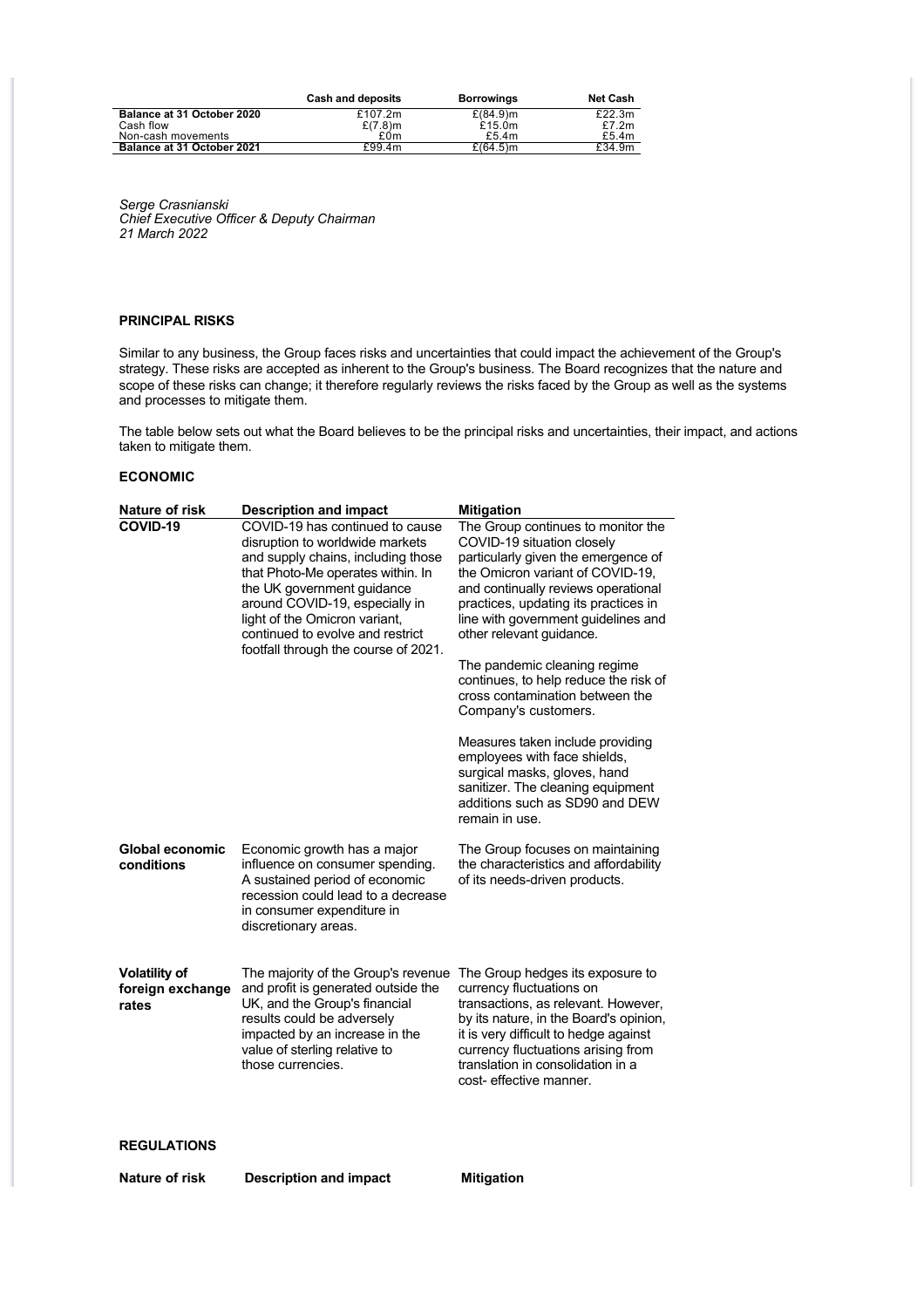| <b>Centralisation of</b><br>the production of<br><b>ID photos</b> | In many European countries where<br>the Group operates, if governments<br>were to implement centralised<br>image capture, for biometric<br>passport and other applications, or<br>widen the acceptance of self-made<br>or home- made photographs for<br>official document applications, the<br>Group's revenues and profits could<br>be affected. | The Group has developed new<br>systems that respond to this<br>situation, leveraging 3D technology<br>in ID security standards, and<br>securely linking our booths to the<br>administration repositories.<br>Solutions are in place in France.<br>Ireland, Germany, Switzerland and<br>the UK; discussions in Belgium and<br>The Netherlands). |  |  |
|-------------------------------------------------------------------|---------------------------------------------------------------------------------------------------------------------------------------------------------------------------------------------------------------------------------------------------------------------------------------------------------------------------------------------------|------------------------------------------------------------------------------------------------------------------------------------------------------------------------------------------------------------------------------------------------------------------------------------------------------------------------------------------------|--|--|
|                                                                   |                                                                                                                                                                                                                                                                                                                                                   | Furthermore, the Group also<br>ensures that its ID products remain<br>affordable and of a high-quality.                                                                                                                                                                                                                                        |  |  |
| <b>Brexit</b>                                                     | The UK left the EU on 31 January<br>2020. This has led to changes in<br>UK regulations as modifications to<br>numerous arrangements between<br>the UK and other members of the                                                                                                                                                                    | The Board is continually reviewing<br>the potential impact on the Group's<br>operations following the UK's<br>leaving the EU.                                                                                                                                                                                                                  |  |  |
|                                                                   | EU and EEA, affecting trade and<br>customs conditions, taxation,<br>movements of resources, among<br>other things.                                                                                                                                                                                                                                | Any potential developments,<br>including new information and<br>policy indications from the UK<br>Government and the EU, is<br>scrutinised with a view to<br>enhancing the Group's ability to<br>take appropriate action targeted at<br>managing and, where possible,<br>minimising adverse repercussions<br>of Brexit.                        |  |  |
|                                                                   |                                                                                                                                                                                                                                                                                                                                                   | The specific impact of Brexit on the<br>Group will depend on the details of<br>any potential renegotiation of the<br>Brexit deal between the UK and the<br>EU.                                                                                                                                                                                 |  |  |
|                                                                   |                                                                                                                                                                                                                                                                                                                                                   | The business carried out post-<br>transition impact assessments to<br>include all customs documentation.<br>licences, permits, consents,<br>certificates, rules of origin,<br>commodity codes, and delays at<br>the borders.                                                                                                                   |  |  |
|                                                                   |                                                                                                                                                                                                                                                                                                                                                   | The Board foresees that in the<br>short-term the negative impact of<br>the uncertainty overshadowing the<br>general UK economy could spill<br>over into the Group's UK<br>operations.                                                                                                                                                          |  |  |
| <b>STRATEGIC</b>                                                  |                                                                                                                                                                                                                                                                                                                                                   |                                                                                                                                                                                                                                                                                                                                                |  |  |
| Nature of risk                                                    | <b>Description and impact</b>                                                                                                                                                                                                                                                                                                                     | <b>Mitigation</b>                                                                                                                                                                                                                                                                                                                              |  |  |
| <b>Identification of</b><br>new business<br>opportunities         | The failure to identify new business<br>areas may impact the ability of the<br>Group to grow in the long-term.                                                                                                                                                                                                                                    | Management teams constantly<br>review demand in existing markets<br>and potential new opportunities.<br>The Group continues to invest in<br>research in new products and<br>technologies. Furthermore, the<br>Group also ensures that its ID<br>products remain affordable and of a<br>high-quality.                                           |  |  |

**Inability to deliver anticipated benefits from the launch of new products** The realisation of long-term anticipated benefits depends mainly on the continued growth of the laundry business and the successful development of Figure commed grown of the<br>laundry business and the<br>successful development of<br>integrated secure ID solutions. The Group regularly monitors the performance of its entire estate of machines. New technology-enabled secure ID solutions are heavily trialled before launch and the performance of operating machines is continually monitored.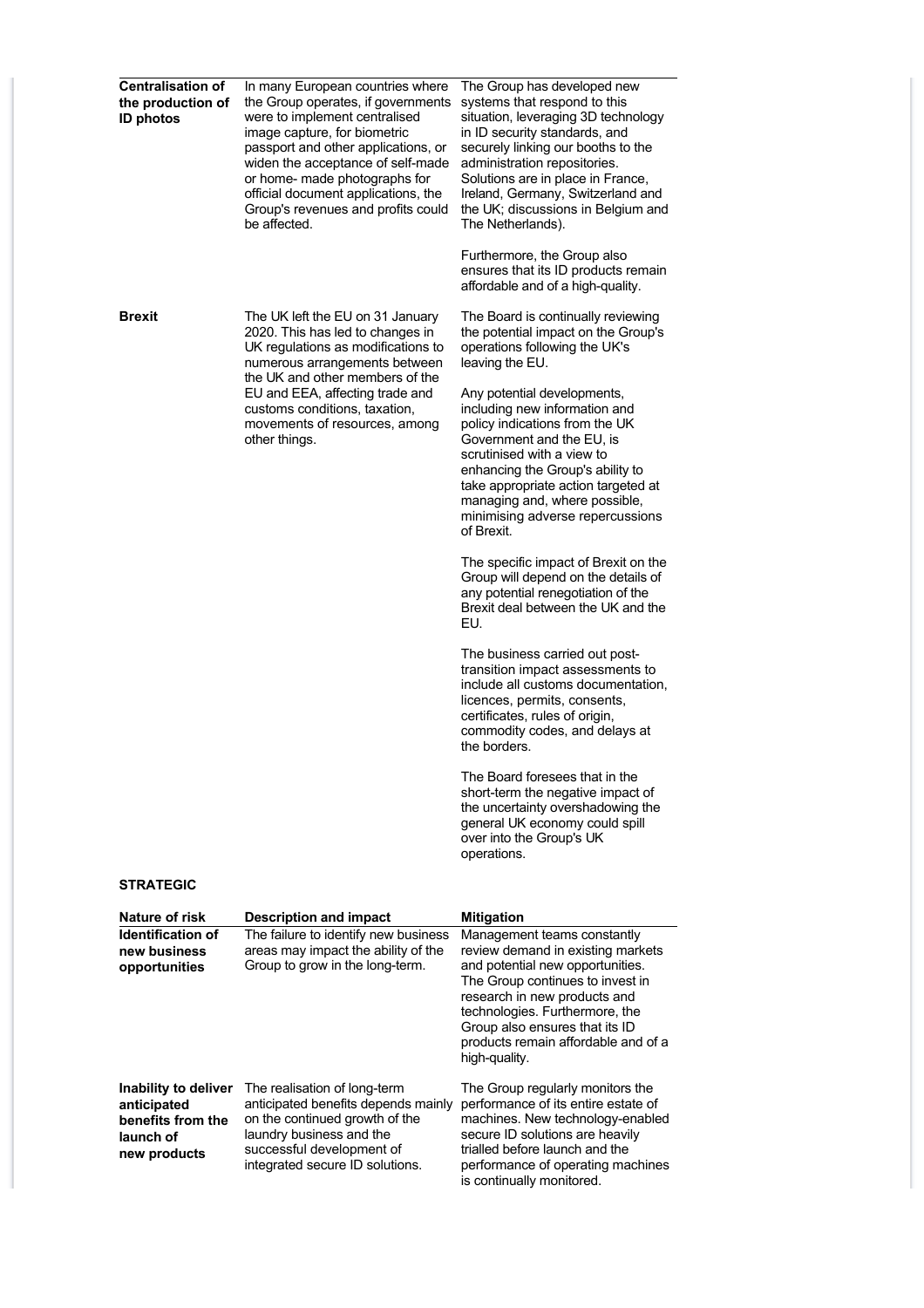### **MARKET**

**technology**

| Nature of risk                                              | <b>Description and impact</b>                                                                                                                                                                                                                                                                                                                                                                                                       | <b>Mitigation</b>                                                                                                                                                                                                                                                                                                                  |
|-------------------------------------------------------------|-------------------------------------------------------------------------------------------------------------------------------------------------------------------------------------------------------------------------------------------------------------------------------------------------------------------------------------------------------------------------------------------------------------------------------------|------------------------------------------------------------------------------------------------------------------------------------------------------------------------------------------------------------------------------------------------------------------------------------------------------------------------------------|
| Commercial<br>relationships                                 | The Group has well-established,<br>long-term relationships with a<br>number of site-owners. The<br>deterioration in the relationship with,<br>or ultimately the loss of, a key<br>account would have an adverse,<br>albeit contained, impact on the<br>Group's results, bearing in mind<br>that the Group's turnover is spread<br>over a large client base and none of<br>the accounts represent more than<br>2% of Group turnover. | The Group's major key<br>relationships are supported by<br>medium-term contracts. The Group<br>actively manages its site-owner<br>relationships at all levels to ensure<br>a high quality of service.                                                                                                                              |
|                                                             | To maintain its performance, the<br>Group needs to have the ability to<br>continue trading in good conditions<br>in France and the UK, taking into<br>account the situation in these two<br>countries.                                                                                                                                                                                                                              | The Group continues to monitor the<br>situation in both the French and the<br>UK markets.                                                                                                                                                                                                                                          |
| <b>OPERATIONAL</b>                                          |                                                                                                                                                                                                                                                                                                                                                                                                                                     |                                                                                                                                                                                                                                                                                                                                    |
| Nature of risk                                              | <b>Description and impact</b>                                                                                                                                                                                                                                                                                                                                                                                                       | Mitigation                                                                                                                                                                                                                                                                                                                         |
| Reliance on<br>foreign<br>manufacturers                     | The Group sources most of its<br>products from outside the UK.<br>Consequently, the Group is subject<br>to risks associated with<br>international trade.                                                                                                                                                                                                                                                                            | Extensive research is conducted<br>into quality and ethics before the<br>Group procures products from any<br>new country or supplier. The Group<br>also maintains very close<br>relationships with both its suppliers<br>and shippers to ensure that risks of<br>disruption to production and supply<br>are managed appropriately. |
| <b>Reliance on one</b><br>single supplier of<br>consumables | The Group currently buys all its<br>paper for photobooths from one<br>single supplier. The failure of this<br>supplier could have a significant<br>adverse impact on paper<br>procurement.                                                                                                                                                                                                                                          | The Board has decided to hold a<br>strategic stock of paper, allowing for<br>6-10 months' worth of paper<br>consumption, to allow enough time<br>to put in place alternative solutions.                                                                                                                                            |
| <b>Reputation</b>                                           | The Group's brands are key assets<br>of the business. Failure to protect<br>the Group's reputation and brands<br>could lead to a loss of trust and<br>confidence. This could result in a<br>decline in our customer base.                                                                                                                                                                                                           | The protection of the Group's<br>brands in its core markets is<br>sustained by products with certain<br>unique features. The appearance of<br>the machine is subject to high<br>maintenance standards.<br>Furthermore, the reputational risk is<br>diluted as the Group also operates<br>under a range of brands.                  |
| <b>Product and</b><br>service quality                       | The Board recognises that the<br>quality and safety of both its<br>products and services is of critical<br>importance and that any major<br>failure will affect consumer<br>confidence.                                                                                                                                                                                                                                             | The Group continues to invest in its<br>existing estate, to ensure that it<br>remains contemporary, and in<br>constant product innovation to meet<br>customer needs.<br>The Group also has a programme<br>in place to regularly train its<br>technicians.                                                                          |
| TECHNOLOGICAL                                               |                                                                                                                                                                                                                                                                                                                                                                                                                                     |                                                                                                                                                                                                                                                                                                                                    |
| Nature of risk                                              | <b>Description and impact</b>                                                                                                                                                                                                                                                                                                                                                                                                       | <b>Mitigation</b>                                                                                                                                                                                                                                                                                                                  |
| Failure to keep up                                          | The Group operates in fields where                                                                                                                                                                                                                                                                                                                                                                                                  | The Group mitigates this risk by                                                                                                                                                                                                                                                                                                   |

**with advances in** The Group operates in fields where upgrades to new technologies are mission-critical. continually focusing on R&D.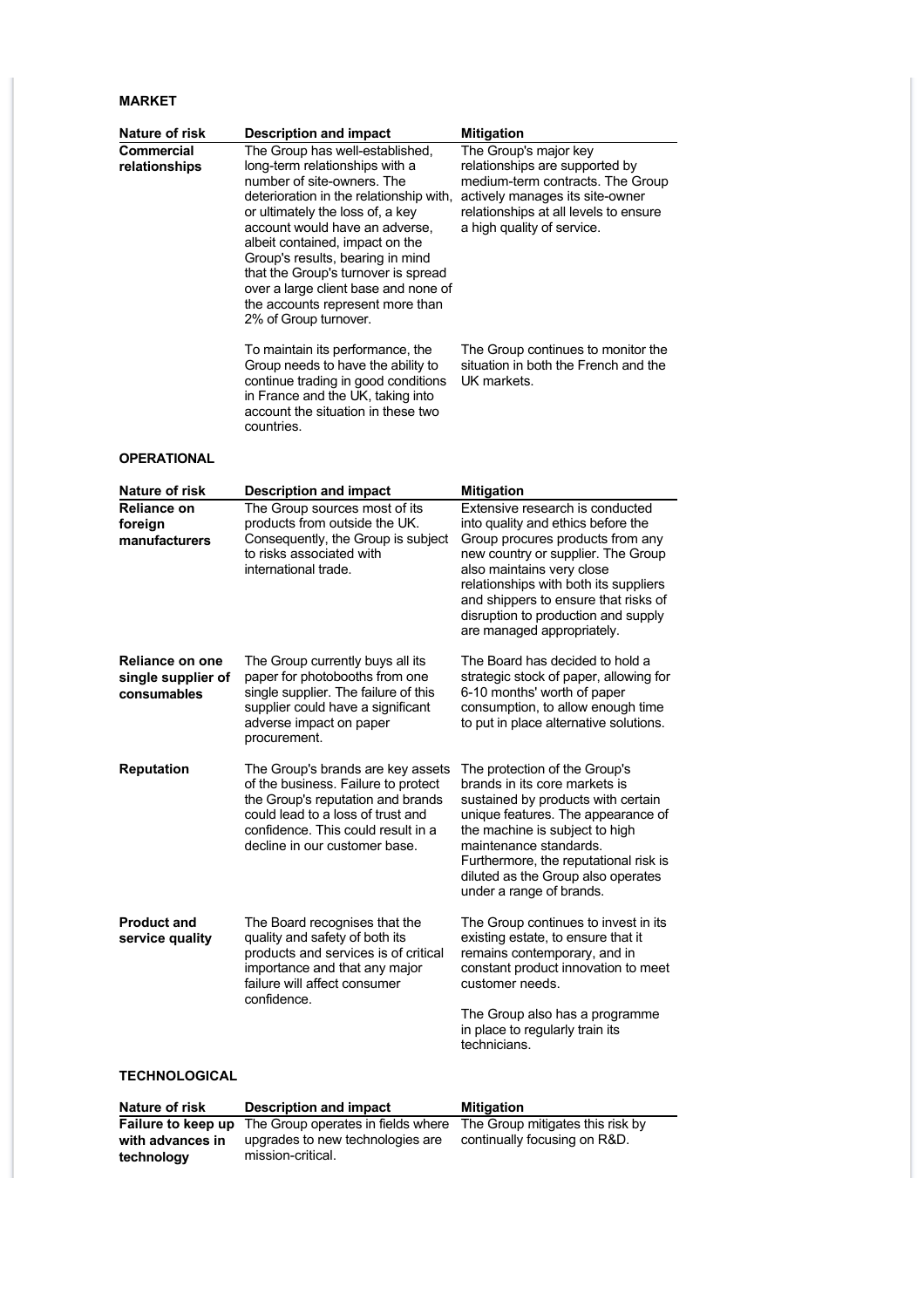**Cyber risk: Third party attack on secure ID data transfer feeds**

The Group operates an increasing number of photobooths capturing ID data and transferring these data directly to government databases.

The Group undertakes an ongoing assessment of the risks and ensures that the infrastructure meets the security requirements.

#### **Group Statement of Comprehensive Income**

For the 12 months ended 31 October 2021

|                                                                                                                 |      | 12 months to  | 12 months to     |
|-----------------------------------------------------------------------------------------------------------------|------|---------------|------------------|
|                                                                                                                 |      | 31 October    | 31 October       |
|                                                                                                                 | Note | 2021<br>£'000 | 2020<br>£'000    |
| Revenue                                                                                                         | 2    | 214,404       | 186,384          |
| Cost of sales                                                                                                   |      | (161, 467)    | (168,895)        |
| Gross profit                                                                                                    |      | 52,937        | 17,489           |
| Other operating income                                                                                          |      | 317           | 318              |
| Administrative expenses                                                                                         |      | (23, 919)     | (43, 428)        |
| Share of post-tax profits from associates                                                                       |      |               | (53)             |
| <b>Operating profit/(loss)</b>                                                                                  |      | 29.335        | (25, 674)        |
| Other gains and losses                                                                                          |      | 1.998         | (283)            |
| Finance revenue                                                                                                 |      | 177           | (15)             |
| Finance cost                                                                                                    |      | (2,955)       | (1,879)          |
| Profit/(loss) before tax                                                                                        |      | 28,555        | (27, 851)        |
| Total tax (charge)/credit                                                                                       | 3    | (6,703)       | 2,960            |
| Profit/(loss) for the period                                                                                    |      | 21,852        | (24,891)         |
| Other comprehensive income                                                                                      |      |               |                  |
| Items that are or may subsequently be classified to<br>profit and loss:                                         |      |               |                  |
| Exchange differences arising on translation of foreign<br>operations                                            |      | (6,987)       | 3,796            |
| Taxation on exchange differences                                                                                |      |               | (15)             |
| Total items that are or may subsequently be classified<br>to profit and loss                                    |      | (6,987)       | 3,781            |
| Items that will not be classified to profit and loss:                                                           |      |               |                  |
| Remeasurement gains/(losses) in defined benefit<br>obligations and other post-employment benefit<br>obligations |      | 560           | 340              |
| Deferred tax on remeasurement (losses)/gains                                                                    |      | (94)          | (65)             |
| Total items that will not be classified to profit and loss                                                      |      | 466           | 275              |
| Other comprehensive income/(loss) for the<br>period net of tax                                                  |      | (6, 521)      | 4,056            |
| Total comprehensive income/(loss) for the period                                                                |      | 15,331        | (20,835)         |
| Loss for the period attributable to:                                                                            |      |               |                  |
| Owners of the Parent<br>Non-controlling interests                                                               |      | 21,713<br>139 | (24,797)<br>(94) |
|                                                                                                                 |      | 21,852        | (24,891)         |
| Total comprehensive income attributable to:                                                                     |      |               |                  |
| Owners of the Parent                                                                                            |      | 15,192        | (20,769)         |
| Non-controlling interests                                                                                       |      | 139<br>15,331 | (65)<br>(20.835) |
| Earnings per share                                                                                              |      |               |                  |
| Basic earnings per share                                                                                        | 4    | 5.78p         | (6.58)p          |
| Diluted earnings per share                                                                                      | 4    | 5.77p         | (6.58)p          |

All results derive from continuing operations.

#### **Group Statement of Financial Position**

As at 31 October 2021

|                             |             | Group      |            |  |
|-----------------------------|-------------|------------|------------|--|
|                             |             | 31 October | 31 October |  |
|                             |             | 2021       | 2020       |  |
|                             | <b>Note</b> | £'000      | £'000      |  |
| <b>Assets</b>               |             |            |            |  |
| Goodwill                    | 6           | 17,642     | 13.767     |  |
| Other intangible assets     | 6           | 21,011     | 18,972     |  |
| Property, plant & equipment | 6           | 90.822     | 90,285     |  |
| Investment property         | 6           | 597        | 652        |  |
| Investment in associates    |             | 21         | 57         |  |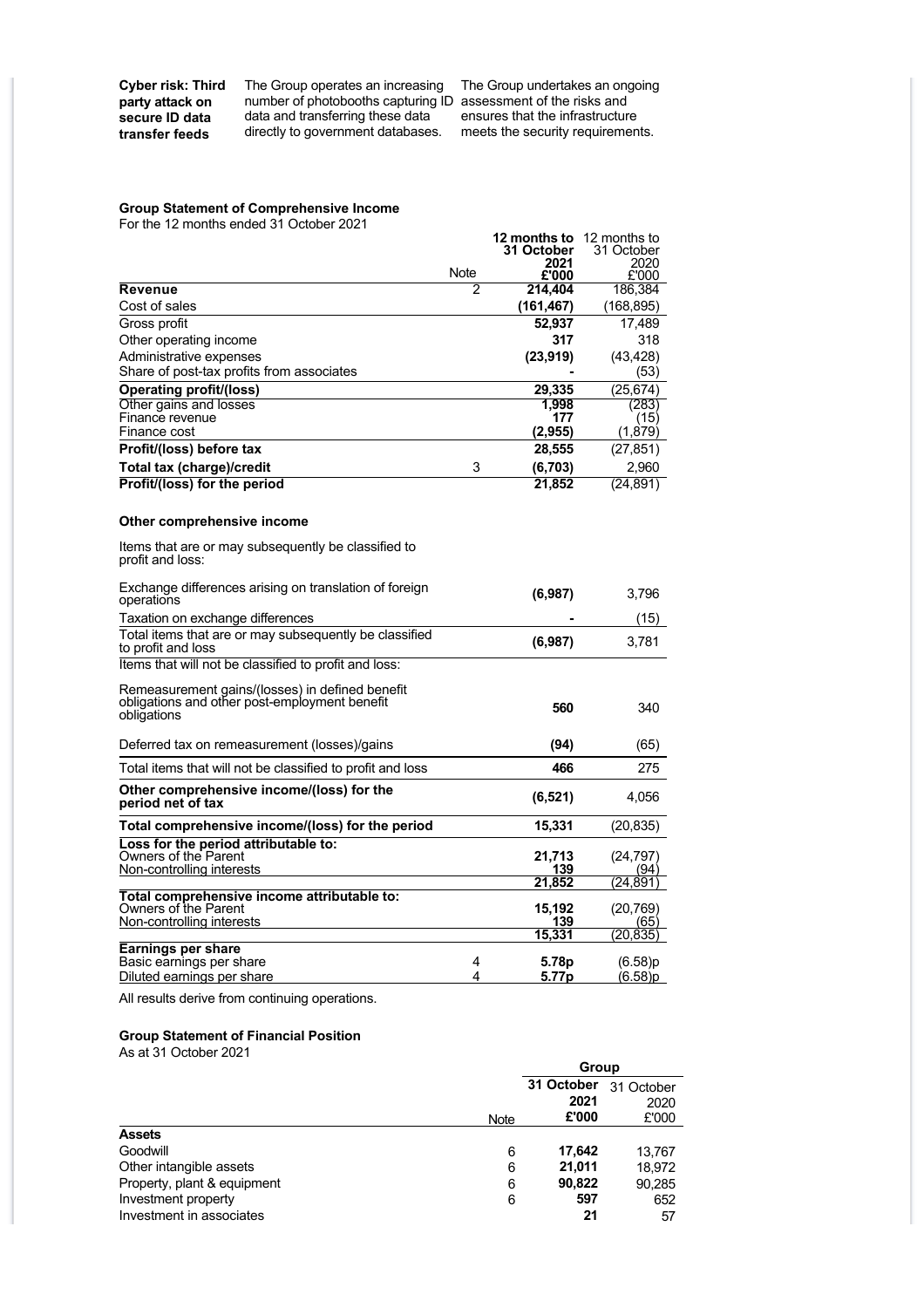| Financial instruments held at FVTPL         |                | 1,501   | 960     |
|---------------------------------------------|----------------|---------|---------|
| Trade and other receivables                 |                | 1,868   | 1,799   |
| <b>Non-current assets</b>                   |                | 133,462 | 126,492 |
| Inventories                                 |                | 18,458  | 16,611  |
| Trade and other receivables                 |                | 21,451  | 16.740  |
| Current tax                                 |                | 1,417   | 217     |
| Cash and cash equivalents                   | 7              | 99,362  | 107,177 |
| <b>Current assets</b>                       |                | 140,688 | 140,745 |
| <b>Total assets</b>                         |                | 274,150 | 267,237 |
| <b>Equity</b>                               |                |         |         |
| Share capital                               |                | 1,889   | 1,889   |
| Share premium                               |                | 10,599  | 10,599  |
| Translation and other reserves              |                | 9,435   | 15.245  |
| Retained earnings                           |                | 106,051 | 84,448  |
| Equity attributable to owners of the Parent |                | 127,974 | 112,181 |
| Non-controlling interests                   |                | 1,720   | 1,689   |
| <b>Total Shareholders' funds</b>            |                | 129,694 | 113,870 |
| <b>Financial liabilities</b>                | $\overline{7}$ | 54,928  | 40,937  |
| Post-employment benefit obligations         |                | 4,933   | 5,973   |
| Deferred tax liabilities                    |                | 8,571   | 6,058   |
| Provisions                                  |                | 338     |         |
| <b>Non-current liabilities</b>              |                | 68,770  | 52,968  |
| <b>Financial liabilities</b>                | $\overline{7}$ | 26,007  | 54,516  |
| Provisions                                  |                | 3,828   | 1,262   |
| Current tax                                 |                | 3,367   | 4,909   |
| Trade and other payables                    |                | 42,484  | 39,712  |
| <b>Current liabilities</b>                  |                | 75,686  | 100,399 |
| <b>Total equity and liabilities</b>         |                | 274.150 | 267,237 |

**Group Statements of Cash Flows**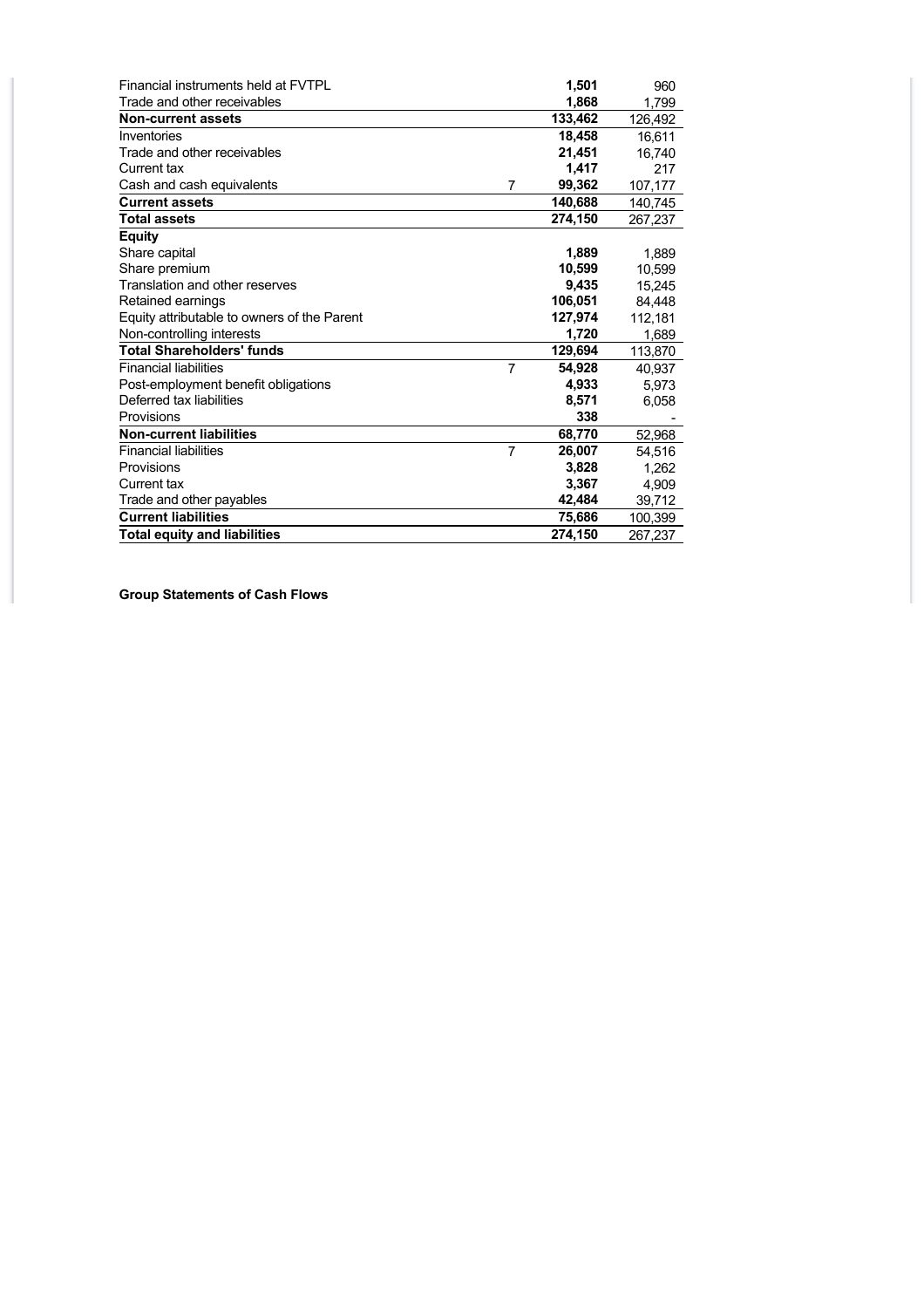| For the period ended 31 October 2021                          |                      |                  |
|---------------------------------------------------------------|----------------------|------------------|
|                                                               | 31 October           | 31 October       |
|                                                               | 2021                 | 2020             |
|                                                               | £'000                | £'000            |
| Cash flow from operating activities                           |                      |                  |
| Profit before tax                                             | 28,555               | 492              |
| Finance cost                                                  | 697                  | 791              |
| Interest of lease liabilities                                 | 2.258                | 1,801            |
| Finance income                                                | (177)                | (51)             |
| Other gains                                                   | (1,998)              | 283              |
| <b>Operating profit</b>                                       | 29.335               | 3.317            |
| Amortisation and impairments of intangible assets             |                      |                  |
| including goodwill                                            | 5,419                | 18,939           |
| Depreciation and impairments of property, plant and           |                      |                  |
| equipment                                                     | 30,328               | 64,610           |
| Loss/(profit) on sale of property, plant and equipment        | (368)                |                  |
| Exchange differences                                          | <b>392)</b>          | (2, 597)         |
| Other items                                                   | (321)                | 43               |
| Changes in working capital:                                   |                      |                  |
| Inventories                                                   | (1, 847)             | 5,728            |
| Trade and other receivables                                   | (4,780)              | 4.177            |
| Trade and other payables                                      | 8,278                | (1, 170)         |
| Provisions                                                    | 400                  | (112)            |
| Cash generated from operations                                | 66,083               | 92,935           |
| Interest paid                                                 | (2,956)              | (2,594)          |
| <b>Taxation</b> paid                                          | (9,269)              | (4,688)          |
| Net cash generated from operating activities                  | 53,858               | 85,653           |
| Cash flows from investing activities:                         |                      |                  |
| Acquisition of subsidiaries net of cash acquired              | (10, 133)            | (786)            |
| Proceeds from disposal of associate                           |                      | 357              |
| Proceeds from sale of subsidiary                              | 1,050                |                  |
| Investment in intangible assets                               | (2,529)              | (2,326)          |
| Proceeds from sale of intangible assets                       |                      | 50               |
| Purchase of property, plant and equipment                     | (26, 376)            | (44, 782)        |
| Proceeds from sale of property, plant and equipment           | 3.911                | 1,474            |
| Interest received                                             | 73                   | 259              |
| Dividends received                                            | 104                  | (184)            |
| Net cash utilised in investing activities                     | (33,900)             | (45, 938)        |
| Cash flows from financing activities:                         |                      |                  |
| Issue of ordinary shares to equity shareholders               |                      | 11               |
| Repayment of leases liabilities                               | (4,600)<br>(22, 365) | (286)<br>(17)097 |
| Repayment of borrowings                                       |                      |                  |
| Increase in borrowings<br>Decrease in assets held to maturity | 5,093<br>25          | 30,964           |
| Dividends paid to owners of the Parent                        |                      | (31, 894)        |
| Net cash utilised in financing activities                     | (21,847)             | (18, 302)        |
|                                                               |                      | 21,585           |
| Net increase in cash and cash equivalents                     | (1,889)              |                  |
| Cash and cash equivalents at beginning of the period          | 107,177              | 85,573           |
| Exchange gain on cash and cash equivalents                    | (5,926)              | 19               |
| Cash and cash equivalents at end of the period                | 99,362               | 107,177          |

#### **Group Statements of Changes in Equity**

For the period ended 31 October 2021

|                                                                                                                   | Share<br>capital<br>£'000 | <b>Share</b><br>premium<br>£'000 | Other<br>reserves<br>£'000 | <b>Translation</b><br>reserve<br>£'000 | <b>Retained</b><br>earnings<br>£'000 | <b>Attributable</b><br>to owners<br>of the<br><b>Parent</b><br>£'000 | Non-<br>controlling<br>interests<br>£'000 | <b>Total</b><br>£'000 |
|-------------------------------------------------------------------------------------------------------------------|---------------------------|----------------------------------|----------------------------|----------------------------------------|--------------------------------------|----------------------------------------------------------------------|-------------------------------------------|-----------------------|
| At 1 May 2019                                                                                                     | 1.889                     | 10,588                           | 1,781                      | 10,588                                 | 117,131                              | 141,977                                                              | 1,870                                     | 143,847               |
| Loss for the period                                                                                               |                           |                                  |                            |                                        | (2,305)                              | (2, 305)                                                             | (47)                                      | (2, 352)              |
| Exchange differences                                                                                              |                           |                                  |                            | 3,948                                  |                                      | 3,948                                                                |                                           | 3,948                 |
| Tax on exchange                                                                                                   |                           |                                  |                            | (3)                                    |                                      | (3)                                                                  |                                           | (3)                   |
| Remeasurement losses in<br>defined benefit pension<br>scheme and other post-<br>employment benefit<br>obligations |                           |                                  |                            |                                        | 340                                  | 340                                                                  |                                           | 340                   |
| Deferred tax on<br>remeasurement gains                                                                            |                           |                                  |                            |                                        | (65)                                 | (65)                                                                 |                                           | (65)                  |
| Total other comprehensive<br>(expense)/income                                                                     |                           |                                  |                            | 3,945                                  | 275                                  | 4,220                                                                |                                           | 4,220                 |
| Total comprehensive<br>(expense)/income                                                                           |                           |                                  |                            | 3,945                                  | (2,030)                              | 1,915                                                                | (47)                                      | 1,868                 |
| Shares issued in the period                                                                                       |                           | 11                               |                            |                                        |                                      | 11                                                                   |                                           | 11                    |
| Share options                                                                                                     |                           |                                  |                            |                                        | 172                                  | 172                                                                  |                                           | 172                   |
| Dividends paid                                                                                                    |                           |                                  |                            | ٠                                      | (31, 894)                            | (31, 894)                                                            | $\overline{\phantom{a}}$                  | (31, 894)             |
| Disposal of minority                                                                                              |                           |                                  |                            |                                        |                                      |                                                                      | (134)                                     | (134)                 |
| Total transactions with the<br>Parent                                                                             |                           | 11                               |                            |                                        | (31, 722)                            | (31, 711)                                                            | (134)                                     | (31, 845)             |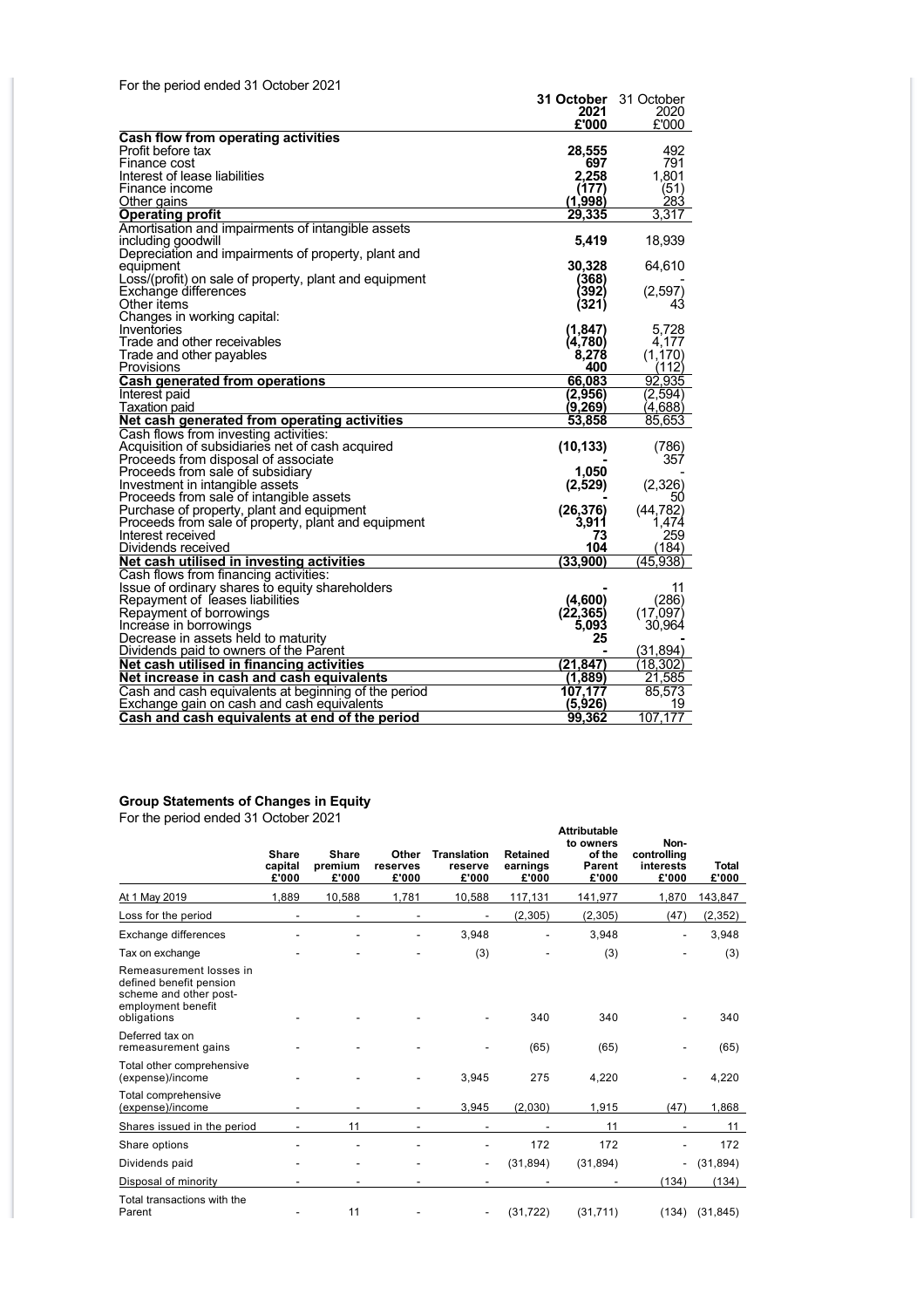| At 31 October 2020                                                                                               | 1,889 | 10,599 | 1,781 | 14,533   | 83,379  | 112,181  | 1,689 | 113,870  |
|------------------------------------------------------------------------------------------------------------------|-------|--------|-------|----------|---------|----------|-------|----------|
| At 1 November 2020                                                                                               | 1,889 | 10,599 | 1,781 | 14,533   | 83,379  | 112,181  | 1.689 | 113,870  |
| Profit for the period                                                                                            |       |        |       |          | 21,713  | 21,713   | 139   | 21,852   |
| Other comprehensive<br>(expense)/income                                                                          |       |        |       |          |         |          |       |          |
| Exchange differences                                                                                             |       |        |       | (6, 879) |         | (6, 879) | (108) | (6,987)  |
| Tax on exchange                                                                                                  |       |        |       |          |         |          |       |          |
| Remeasurement gains in<br>defined benefit pension<br>scheme and other post-<br>employment benefit<br>obligations |       |        |       |          | 560     | 560      |       | 560      |
| Deferred tax on<br>remeasurement gains                                                                           |       |        |       |          | (94)    | (94)     |       | (94)     |
| <b>Total other</b><br>comprehensive/income                                                                       |       |        |       | (6, 879) | 466     | (6, 413) | (108) | (6, 521) |
| <b>Total comprehensive</b><br>(expense)/income                                                                   |       |        |       | (6, 879) | 22,179  | 15,300   | 31    | 15,331   |
| <b>Transactions with owners</b><br>of the Parent                                                                 |       |        |       |          |         |          |       |          |
| Share options                                                                                                    |       |        |       |          | 493     | 493      |       | 493      |
| <b>Dividends</b>                                                                                                 |       |        |       |          |         |          |       |          |
| <b>Total transactions with</b><br>owners of the Parent                                                           |       |        |       |          | 493     | 493      |       | 493      |
| At 31 October 2021                                                                                               | 1,889 | 10,599 | 1,781 | 7,654    | 106,051 | 127,974  | 1,720 | 129,694  |

#### **NOTES**

#### **1. Basis of preparation and accounting policies**

The preliminary results for the Period have been extracted from near-final versions of the unaudited consolidated financial statements, which the Board expects to approve shortly (and in any case before the end of March) after Photo-Me's auditor, Mazars LLP, signs off on them.

#### **Abridged financial information**

The financial information in this announcement which was approved by the Board of Directors does not constitute the Company's statutory accounts for the Period but is derived from those accounts. Statutory accounts for 2020 have been delivered to the Registrar of Companies. The auditors have reported on those accounts; their reports were unqualified and did not contain statements under s498(2) or (3) Companies Act 2006.

This preliminary announcement has been prepared in accordance with the accounting policies under IFRS as adopted by the EU.

Whilst the financial information included in this preliminary announcement has been prepared in accordance with IFRS, this announcement does not itself contain sufficient information to comply with IFRS. This preliminary announcement constitutes a dissemination announcement in accordance with Section 6.3 of the Disclosures and Transparency Rules (DTR).

#### **2. Segmental analysis**

IFRS 8 requires operating segments to be identified, based on information presented to the Chief Operating Decision Maker (CODM) in order to allocate resources to the segments and monitor performance. The Group reports its segments on a geographical basis: Asia, Continental Europe and United Kingdom & Ireland. The Group's European operations are predominately based in Western Europe and, with the exception of the Swiss operations, use the Euro as their domestic currency. The Board, being the CODM, believe that the economic characteristics of the European operations, together with the fact that they are similar in terms of operations, use common systems and the nature of the regulatory environment allow them to be aggregated into one reporting segment.

The CODM monitors performance of the segments at the underlying operating profit level before specific items, interest and taxation.

|                                 |        | Continental | Kingdom   |           |         |
|---------------------------------|--------|-------------|-----------|-----------|---------|
|                                 | Asia   | Europe      | & Ireland | Corporate | Total   |
| 12 months to 31 October 2021    | £'000  | £'000       | £'000     | £'000     | £'000   |
| Total revenue                   | 39.751 | 152.257     | 29.644    |           | 221.652 |
| Inter segment sales             | -      | (7.248)     | -         |           | (7.248) |
| Revenue from external customers | 39.751 | 45.009      | 9.644     |           | 214.404 |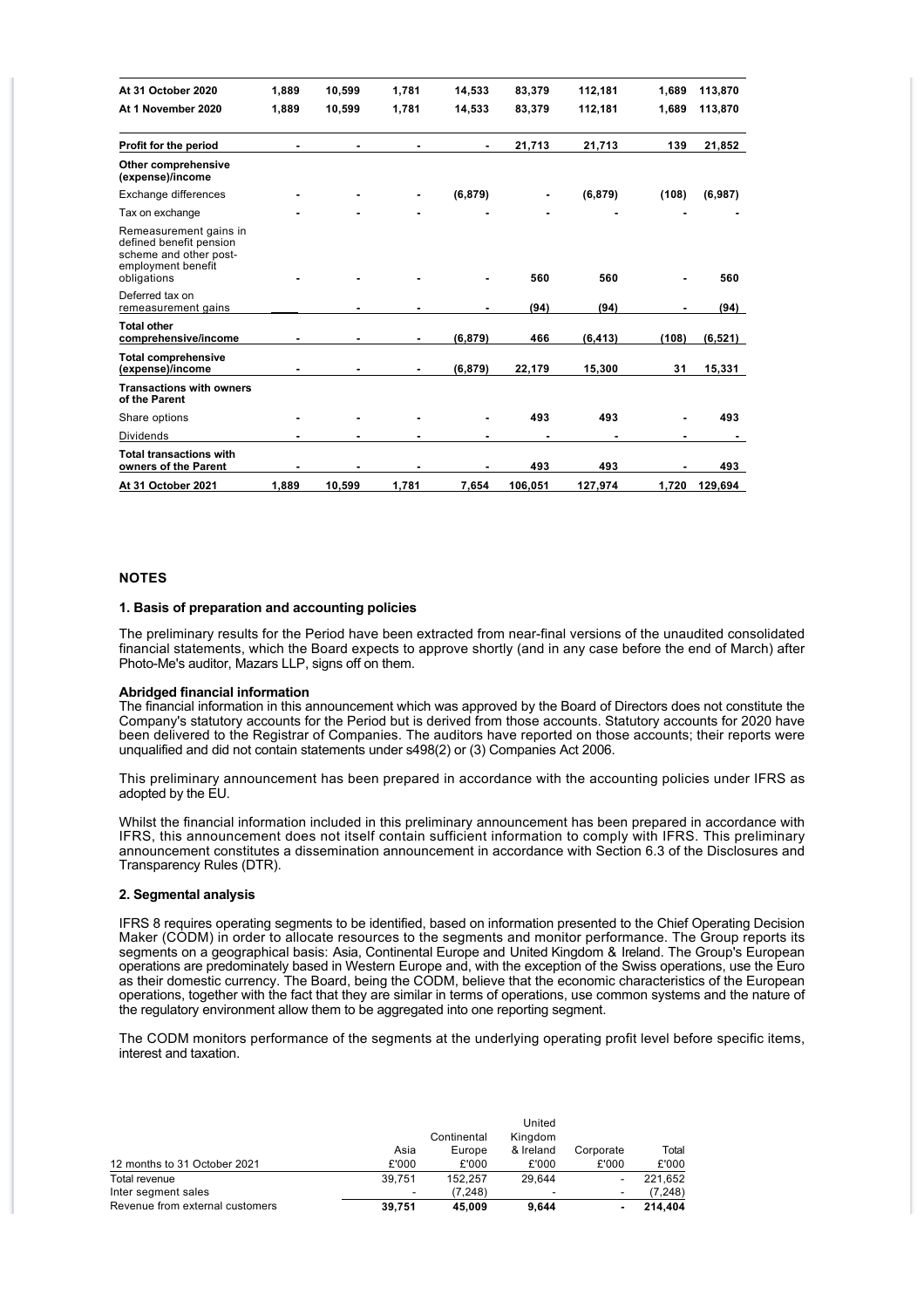| <b>EBITDA</b>                              | 8,062   | 54,809    | 8,587   | (6, 381) | 65,077    |
|--------------------------------------------|---------|-----------|---------|----------|-----------|
| Depreciation, amortisation and impairment  | (6,024) | (25, 174) | (3,643) | (904)    | (35, 745) |
| Operating profit/loss excluding associates | 2,038   | 29,635    | 4,944   | (7,282)  | 29,335    |
| Operating profit                           |         |           |         |          | 29,335    |
| Other gains                                |         |           |         |          | 1,998     |
| Finance income                             |         |           |         |          | 177       |
| Finance costs                              |         |           |         |          | (2,955)   |
| Profit before tax                          |         |           |         |          | 28,555    |
| Tax                                        |         |           |         |          | (6,703)   |
| Profit for the period                      |         |           |         |          | 21,852    |
| Capital expenditure (excluding IFRS16)     | 2,993   | 20,749    | 5,974   | 245      | 29,961    |
| Non-current assets                         | 28.088  | 85.150    | 14.789  | 3.435    | 131.462   |

|                                           |         |             | <b>United</b> |                     |              |
|-------------------------------------------|---------|-------------|---------------|---------------------|--------------|
|                                           |         | Continental | Kingdom       |                     |              |
|                                           | Asia    | Europe      |               | & Ireland Corporate | <b>Total</b> |
| 12 months to 31 October 2020              | £'000   | £'000       | £'000         | £'000               | £'000        |
| Total revenue                             | 37.634  | 121.147     | 31.219        |                     | 190.001      |
| Inter segment sales                       | (2)     | (2,946)     | (669)         |                     | (3,617)      |
| Revenue from external customers           | 37.632  | 118.201     | 30.551        |                     | 186,384      |
| <b>EBITDA</b>                             | 7.532   | 39.886      | 1.465         | (7,806)             | 41,077       |
| Depreciation, amortisation and impairment | (6.419) | (36.488)    | (22.371)      | (1, 473)            | (66, 751)    |

| Operating profit/loss excluding associates | 1,113  | 3,398  | (20, 906) | (9,279) | (25, 674) |
|--------------------------------------------|--------|--------|-----------|---------|-----------|
| Operating loss                             |        |        |           |         | (25, 674) |
| Other losses                               |        |        |           |         | (283)     |
| Finance income                             |        |        |           |         | (15)      |
| Finance costs                              |        |        |           |         | (1,879)   |
| Profit before tax                          |        |        |           |         | (27, 851) |
| Tax                                        |        |        |           |         | 2,920     |
| Profit for the period                      |        |        |           |         | (24,891)  |
| Capital expenditure (excluding IFRS16)     | 3,436  | 15,840 | (4,223)   | 324     | 15,377    |
| Non-current assets                         | 20,023 | 85,360 | 17,178    | 3,931   | 126,492   |

Inter-segment revenue mainly relates to sales of equipment.

The Parent Company is domiciled in the UK. Total revenue from external customers is as follows:

|                                       |                                                 | Group                                           |
|---------------------------------------|-------------------------------------------------|-------------------------------------------------|
|                                       | 12 months ending<br>31 October<br>2021<br>£'000 | 12 months ending<br>31 October<br>2020<br>£'000 |
| Total revenue from external customers |                                                 |                                                 |
| Asia and rest of the world            | 39,751                                          | 37,632                                          |
| Europe                                | 145,009                                         | 118,201                                         |
| UK                                    | 29,644                                          | 30,551                                          |
|                                       | 214.404                                         | 186,384                                         |

|                                               | 12 months ending<br>31 October<br>2021<br>£'000 | 12 months ending<br>31 October<br>2020<br>£'000 |
|-----------------------------------------------|-------------------------------------------------|-------------------------------------------------|
| Total revenue from external customers         |                                                 |                                                 |
| Sales of equipment, spare parts & consumables | 21,013                                          | 17.221                                          |
| Sales of services                             | 3,772                                           | 4,167                                           |
| Other sales                                   | 130                                             | 206                                             |
|                                               | 24,915                                          | 21,594                                          |
| Vending revenue                               | 189,488                                         | 164,790                                         |
| Total revenue                                 | 214.404                                         | 186,384                                         |

There were no key customers in the period ended 31 October 2021 (2020: nil).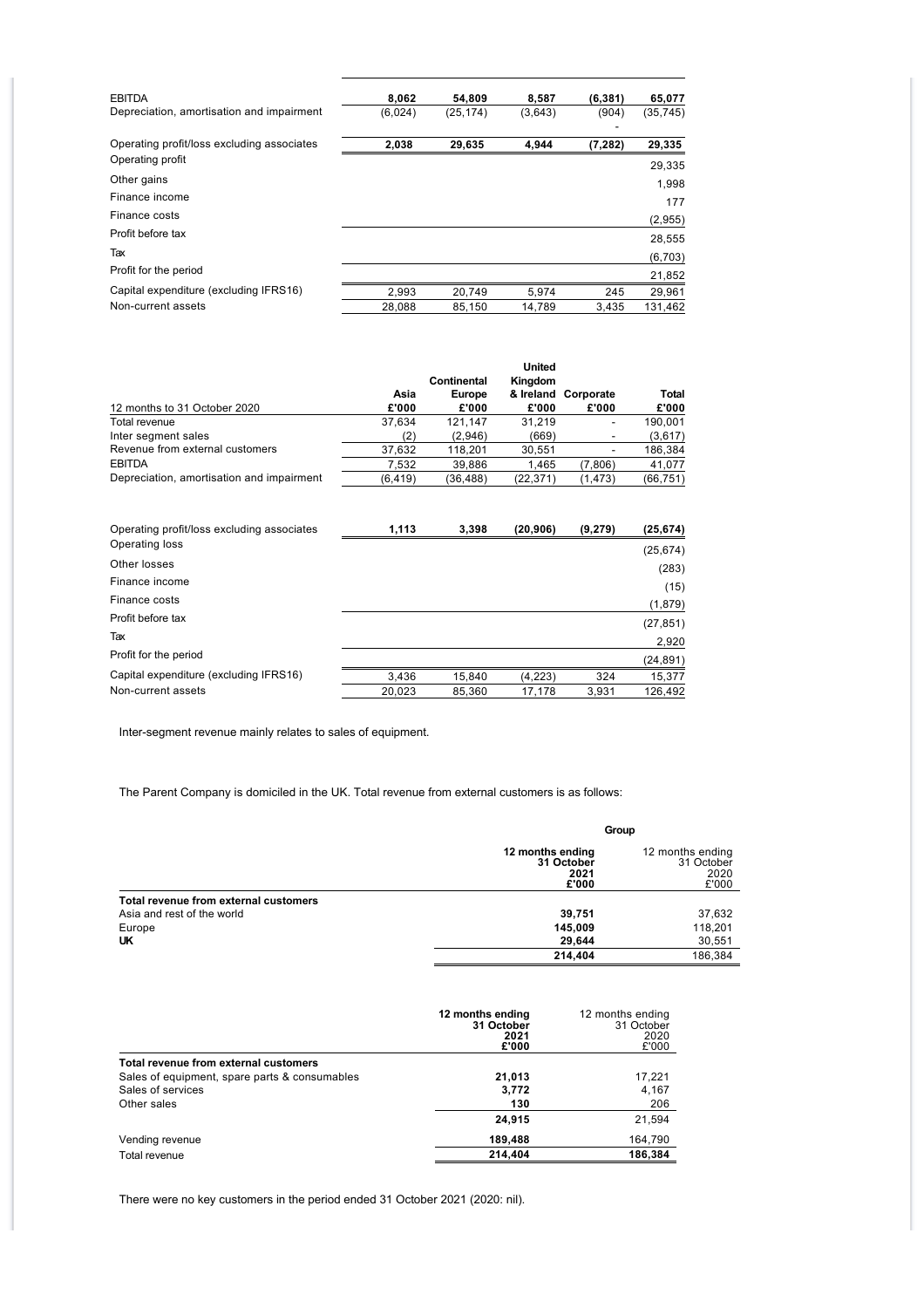#### **3. Taxation expenses**

Tax charges / credits in the statement of comprehensive income

|                                                     | 12 months ending 18 months ending |            |
|-----------------------------------------------------|-----------------------------------|------------|
|                                                     | 31 October                        | 31 October |
|                                                     | 2021                              | 2020       |
|                                                     | £'000                             | £'000      |
| <b>Taxation</b>                                     |                                   |            |
| <b>Current taxation</b>                             |                                   |            |
| <b>UK Corporation tax</b>                           |                                   |            |
| - current period                                    | 3,562                             | 700        |
| - prior periods                                     | (259)                             |            |
|                                                     | 3,303                             | 700        |
| <b>Overseas taxation</b>                            |                                   |            |
| - current period                                    | 3,415                             | 4,209      |
| - prior periods                                     | 259                               |            |
|                                                     | 3,674                             | 4,209      |
| <b>Total current taxation</b>                       | 6,976                             | 4,909      |
| <b>Deferred taxation</b>                            |                                   |            |
| Origination and reversal of temporary differences   |                                   |            |
| - current period - UK                               | (301)                             | (175)      |
| - current period - overseas                         | 119                               | (1,890)    |
| Impact of change in rate                            |                                   |            |
| <b>Total deferred tax</b>                           | (181)                             | (2,065)    |
| Tax charge in the statement of comprehensive income | 6,796                             | 2,844      |

The Group tax charge of £6.8m (2020: £2.8m) corresponds to an effective tax rate of 23.8% (2020: 578.0%).

The Group undertakes business worldwide.

#### **4. Earnings per share**

Basic earnings per share amounts are calculated by dividing net earnings attributable to shareholders of the Parent of £21,852,000 (2020: loss of £24,891,000) by the weighted average number of shares in issue during the period.

Diluted earnings per share amounts are calculated by dividing the net earnings attributable to shareholders of the Parent by the weighted average number of shares outstanding during the period plus the weighted average number of shares that would be issued on conversion of all the dilutive potential shares into shares. The Group has only one category of dilutive potential shares being share options granted to senior staff, including Directors.

The earnings and weighted average number of shares used in the calculation are set out in the table below:

|                                  | 12 months ending<br>31 October 2021 |                                                    |                                       |                   | 12 months ending<br>31 October 2020                 |                             |
|----------------------------------|-------------------------------------|----------------------------------------------------|---------------------------------------|-------------------|-----------------------------------------------------|-----------------------------|
|                                  | Earnings £'000                      | Weighted<br>average<br>number<br>of shares<br>'000 | <b>Earnings</b><br>per share<br>pence | Earnings<br>£'000 | Weighted<br>average<br>number<br>of shares<br>'000' | Earnings<br>per share pence |
| Basic earnings per share         | 21.852                              | 378,012                                            | 5.78                                  | (24, 891)         | 378.012                                             | (6.58)                      |
| Effect of dilutive share options |                                     | 927                                                | (0.01)                                |                   |                                                     |                             |
| Diluted earnings per share       | 21.852                              | 378.938                                            | 5.77                                  | (24.891)          | 378.012                                             | (6.58)                      |

Potential shares (for example, arising from exercising share options) are treated as dilutive only when their conversion to shares would decrease basic earnings per share or increase loss per share from continuing operations.

#### **5. Dividends paid and proposed**

#### **Periods ended 31 October 2021 and 31 October 2020 - Proposed dividends not yet paid**

The Board is recommending a dividend of 2.89p per ordinary share for the Period.

#### **6. Non-current assets**

|                              | Goodwill | Intangible<br>assets | Property, plant &<br>equipment | Investment<br>property |
|------------------------------|----------|----------------------|--------------------------------|------------------------|
|                              | £'000    | £'000                | £'000                          | £'000                  |
| Net book value at 1 May 2019 | 18.419   | 25.775               | 95.353                         | 648                    |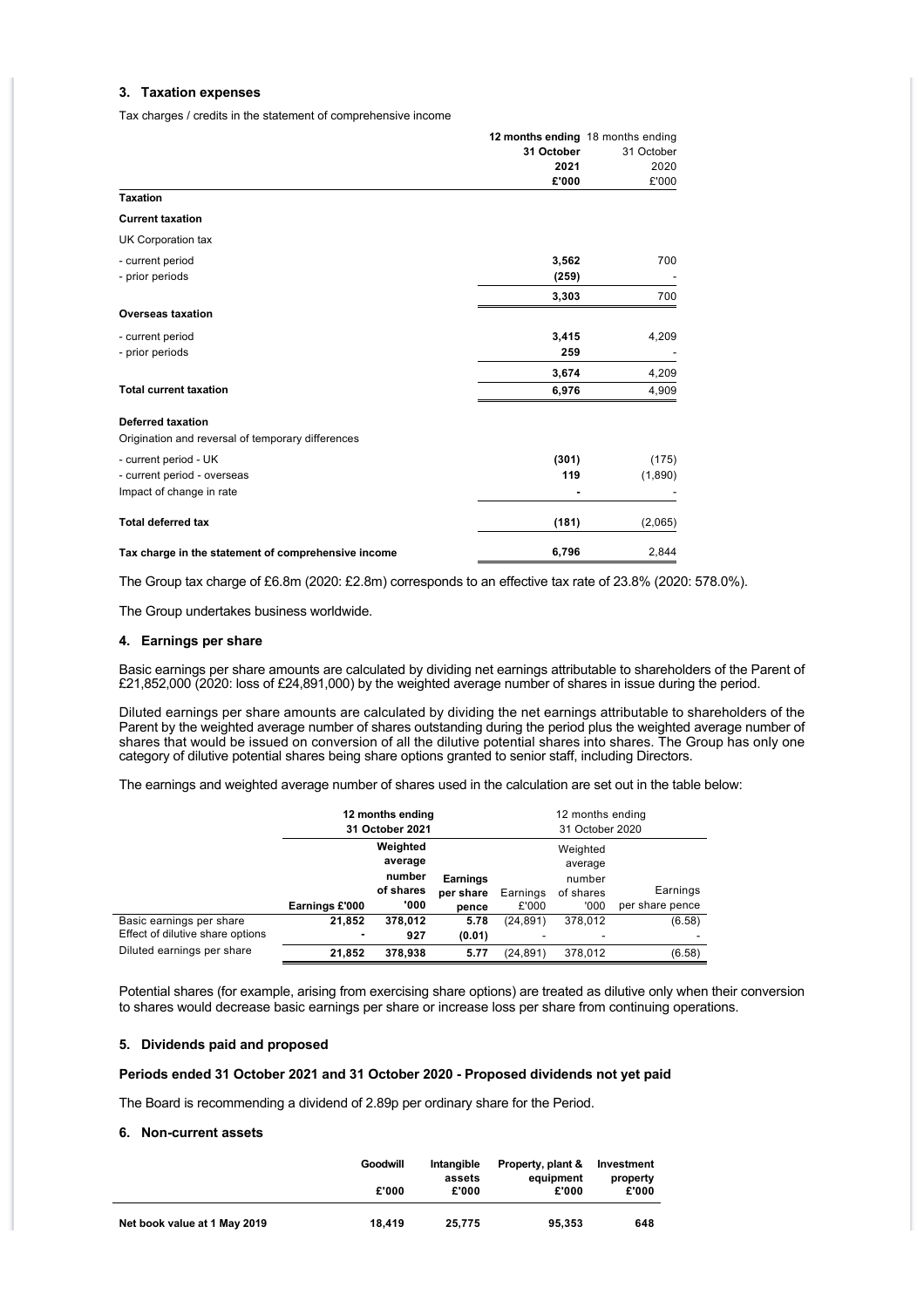| Exchange adjustment                        | 28       | (913)    | 937       | 28   |
|--------------------------------------------|----------|----------|-----------|------|
| Additions - photobooths & vending machines |          |          | 38,435    |      |
| Additions - other assets                   |          | 2,446    | 7,464     |      |
| Additions - right of use                   |          |          | 16,533    |      |
| Additions - new subsidaries                | 464      |          |           |      |
| Amortisation / Depreciation                |          | (6, 846) | (48, 816) | (24) |
| Impairment                                 | (5, 144) | (6,950)  | (15, 794) |      |
| Disposals at net book value                |          | (46)     | (3,827)   |      |
| Net book value at 31 October 2020          | 13,767   | 13,466   | 90,285    | 652  |
| Exchange adjustment                        | (228)    | 208      | (4,983)   | (39) |
| Additions - photobooths & vending machines |          |          | 22,563    |      |
| Additions - other assets                   |          | 2,529    | 4,866     |      |
| Additions - right of use                   |          |          | 9,741     |      |
| Additions - new subsidaries                | 4,685    | 7,644    | 2,481     |      |
| Amortisation / Depreciation                |          | (1, 347) | (33, 185) | (16) |
| (Impairment) / Reversal of impairment      | (582)    | (1,490)  | 2,875     |      |
| Disposals at net book value                |          |          | (3,821)   |      |
| Net book value at 31 October 2021          | 17,642   | 21,011   | 90,822    | 597  |

#### **7. Net cash**

| Net cash*                                                     | 34.919                   | 22,298                      |
|---------------------------------------------------------------|--------------------------|-----------------------------|
| Current borrowings                                            | (20, 120)                | (45, 434)                   |
| Non-current borrowings                                        | (44, 323)                | (39, 444)                   |
| Cash and cash equivalents per statement of financial position | 99.362                   | 107.177                     |
|                                                               | 31 October 2021<br>£'000 | 31 October<br>2020<br>£'000 |

\*Net cash was reported at 31 October 2020 net of certain lease liabilities of £421,000. The Group no longer includes any lease liabilities in its calculation of<br>net cash. The net cash at 31 October 2020 has been restated t

At 31 October 2021, £984,000 of the total net cash (2020: £984,000) comprised bank deposit accounts that are subject to restrictions and are not freely available for use by the Group and Company, but meet the definition of cash and cash equivalents.

Net cash is a non-GAAP measure since it is not defined in accordance with IFRS but is a key indicator used by management in assessing operational performance and financial position strength. The inclusion of items in net cash as defined by the Group may not be comparable with other companies' measurement of net cash/debt. The Group includes in net cash, cash and cash equivalents and certain financial assets, mainly deposits, less current and noncurrent borrowings outstanding, excluding lease liabilities of £17,845,000.

#### **RESPONSIBILITY STATEMENT OF THE DIRECTORS IN RESPECT OF FINANCIAL REPORT**

The Directors who are making this responsibility statement and who are responsible for preparing the Annual Report, the Report of the Directors and the Group and Company financial statements in accordance with applicable law and regulations (and their respective functions) are as follows:

Sir John Lewis OBE (Non-executive Chairman of the Board, Chairman of the Nomination Committee, and member of the Remuneration and Audit Committees); Serge Crasnianski (CEO and Deputy Chairman); Jean-Marc Janailhac (Executive Director, chairman of the Strategic Committee); Tania Crasnianski (Executive Director); Emmanuel Olympitis (Senior Independent Director, Chairman of the Remuneration Committee, and member of the Nomination and Audit Committees); Jean-Marcel Denis (Non-executive Director, chairman of the Audit Committee, and member of the Nomination and Remuneration Committees); Françoise Coutaz-Replan (Non-executive Director and member of the Audit Committee); Camille Claverie (Non-executive Director); René Proglio (Non-executive Director and member of the Audit Committee); Sigieri Diaz Della Vittoria Pallavicini (Non-executive Director).

Company law requires the Directors to prepare financial statements for the Group and the Company for each financial year. Under that law, the Directors are required to prepare the Group financial statements in accordance with International Financial Reporting Standards (IFRS) as adopted by the European Union and applicable law and have elected to prepare the Company's financial statements on the same basis.

Under company law, the Directors must not approve the financial statements unless they are satisfied that they give a true and fair view of the state of affairs of the Group and the Company and of their profit or loss for that period. In preparing each of the Group and the Company's financial statements, the directors are required to:

- select suitable accounting policies and then apply them consistently:
- make judgments and accounting estimates that are reasonable and prudent;
- state whether they have been prepared in accordance with IFRS as adopted by the EU; and
- prepare the financial statements on the going concern basis unless it is inappropriate to presume that the Group and the Parent Company will continue in business.

The Directors are responsible for keeping adequate accounting records that are sufficient to show and explain the Company's transactions and disclose with reasonable accuracy at any time the financial position of the Company and